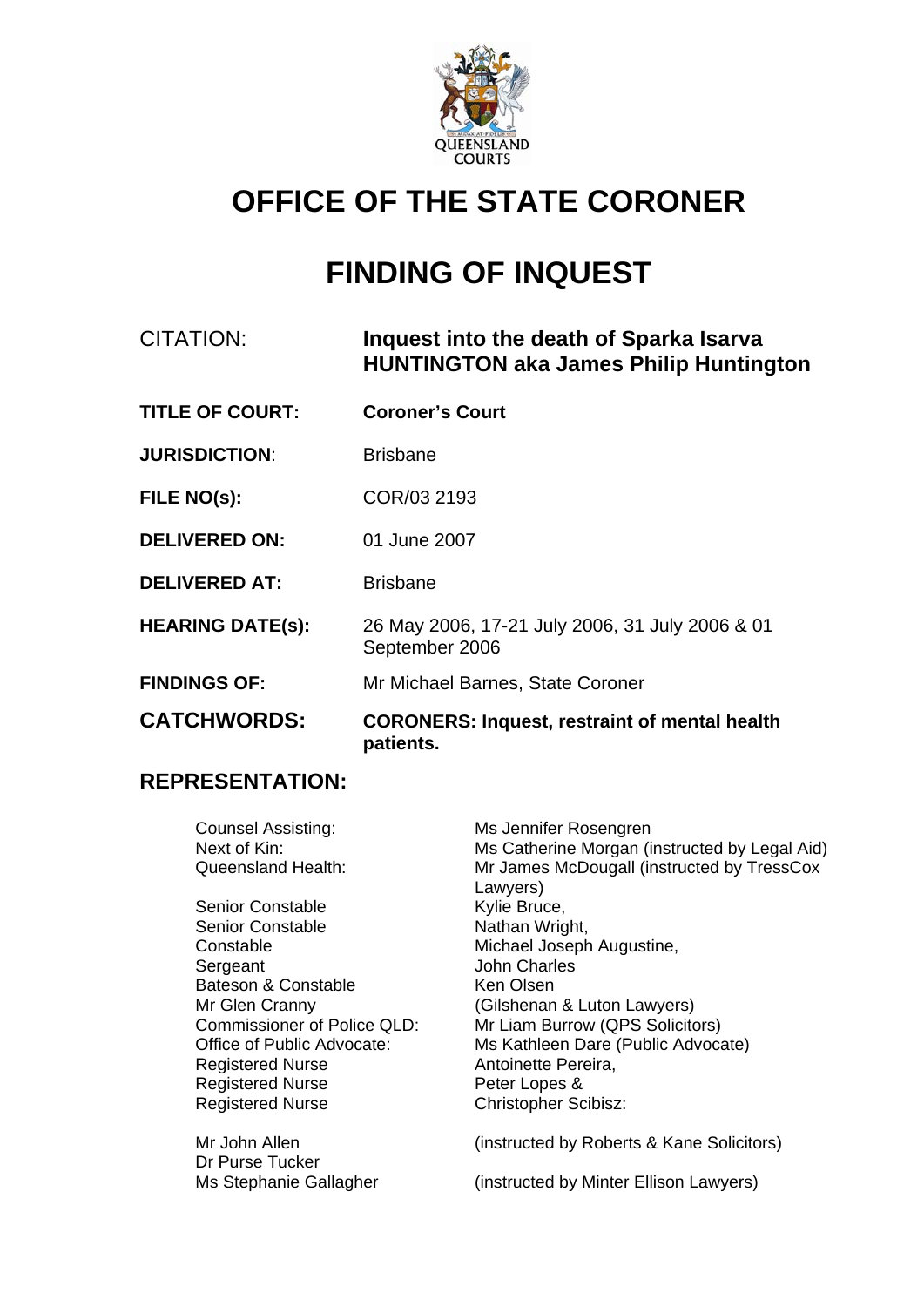## **Findings of the Inquest into the death of Sparka Isarva Huntington**

## Table of Contents

| Recommendation 1 - Adequate access to mental health records21              |  |
|----------------------------------------------------------------------------|--|
|                                                                            |  |
| Recommendation 2 - Secure custody for forensic order patients22            |  |
| Training of protective security officers and mental heath nurses22         |  |
| Recommendation 3 - Aggressive behaviour training and credentialing of PSOs |  |
|                                                                            |  |
|                                                                            |  |
|                                                                            |  |
|                                                                            |  |
|                                                                            |  |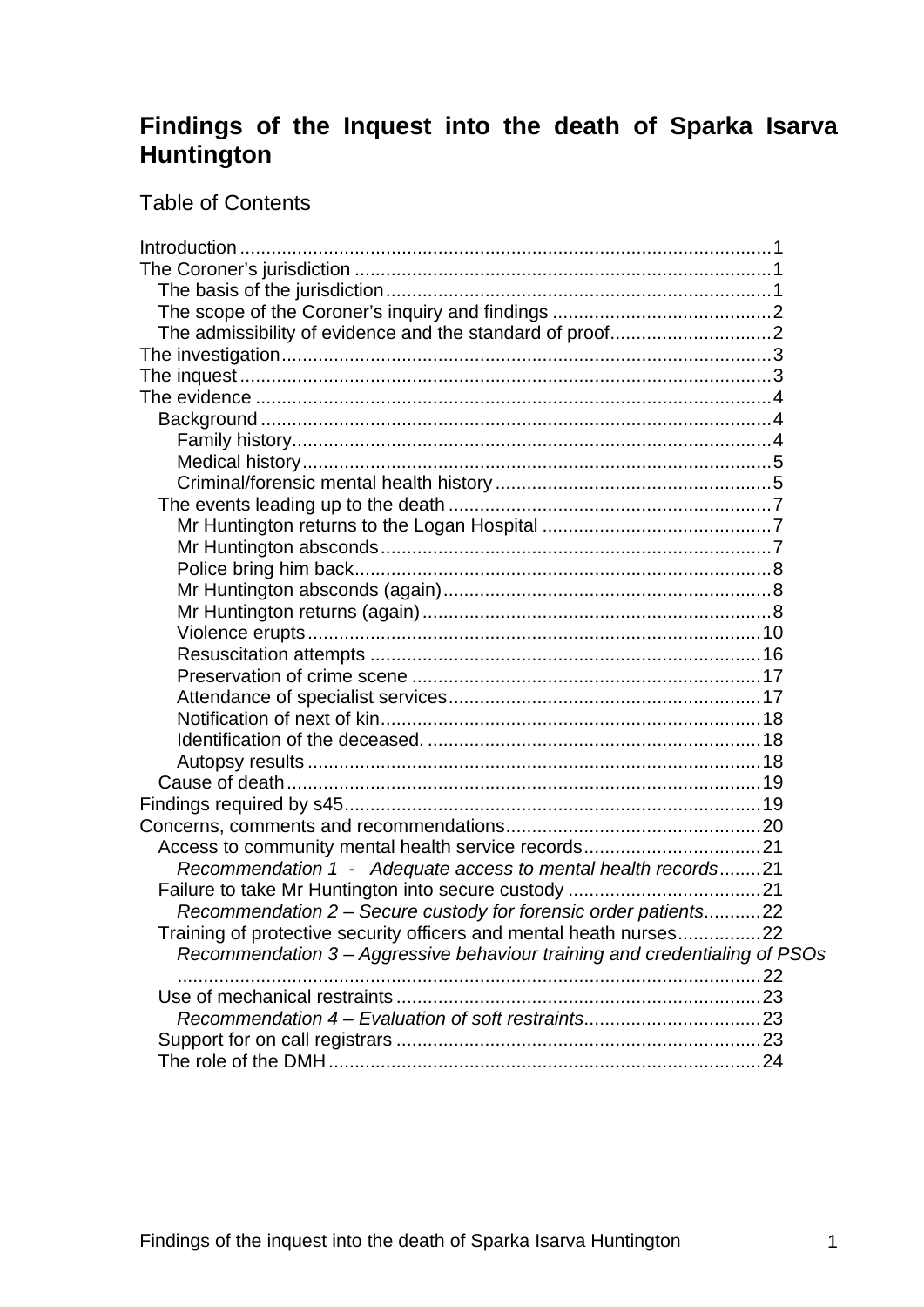<span id="page-2-0"></span>The *Coroners Act 2003* provides in s45 that when an inquest is held into a death in custody, the coroner's written findings must be given to the family of the person who died, each of the persons or organizations granted leave to appear at the inquest and to various specified officials with responsibility for the justice system including the Attorney-General and the Minister for Corrective Services. These are my finding in relation to the death of Sparka Isarva Huntington. They will be distributed in accordance with the requirements of the Act.

## **Introduction**

On 14 December 2003, Mr Huntington was an involuntary patient in the mental health unit of the Logan Hospital. As a result of his being perceived to be a threat to the safety of staff and other patients it was decided to place him in a "seclusion room" until the medication that was to be administered sufficiently sedated him. Mr Huntington resisted efforts to move him and a violent struggle with hospital security officers and nurses ensued. Police were called to assist. Soon after one of the officers handcuffed Mr Huntington, it became apparent that he was unconscious. Efforts to revive him failed and Mr Huntington died.

These findings explain how that occurred and consider whether the actions of hospital staff caused or contributed to the death and whether changes to hospital policies or procedures could reduce the likelihood of similar deaths occurring in future.

## **The Coroner's jurisdiction**

Before turning to the evidence, I will say something about the nature of the coronial jurisdiction.

## *The basis of the jurisdiction*

In some cases, immediately after a death occurs, it can be difficult to determine which category of "reportable death" it may fall into. Obviously if there is any doubt, a death should be reported to a coroner so that inquiries can be made to settle that issue. Mr Huntington's death was reportable to a coroner on a number of bases; it was an unnatural death that happened in suspicious circumstances; as he was an involuntary patient under the *Mental Health Act 2000* it was a death in care and because he was handcuffed by police around the time of his death it may have been a death in custody.<sup>[1](#page-2-1)</sup>

An inquest must be held into a death in custody<sup>[2](#page-2-2)</sup> and a death in care if the circumstances raise issues about the deceased person's care. $3$  An inquest may be held at the discretion of the investigating coroner in the case of any other reportable death.<sup>[4](#page-2-4)</sup>

<sup>&</sup>lt;u>1</u> See s8, s9 and s10

<span id="page-2-2"></span><span id="page-2-1"></span> $2^{2}$  s27(1)(a)(i)

<span id="page-2-4"></span><span id="page-2-3"></span> $^3$  s27(1)(a)(ii)

 $4$  s28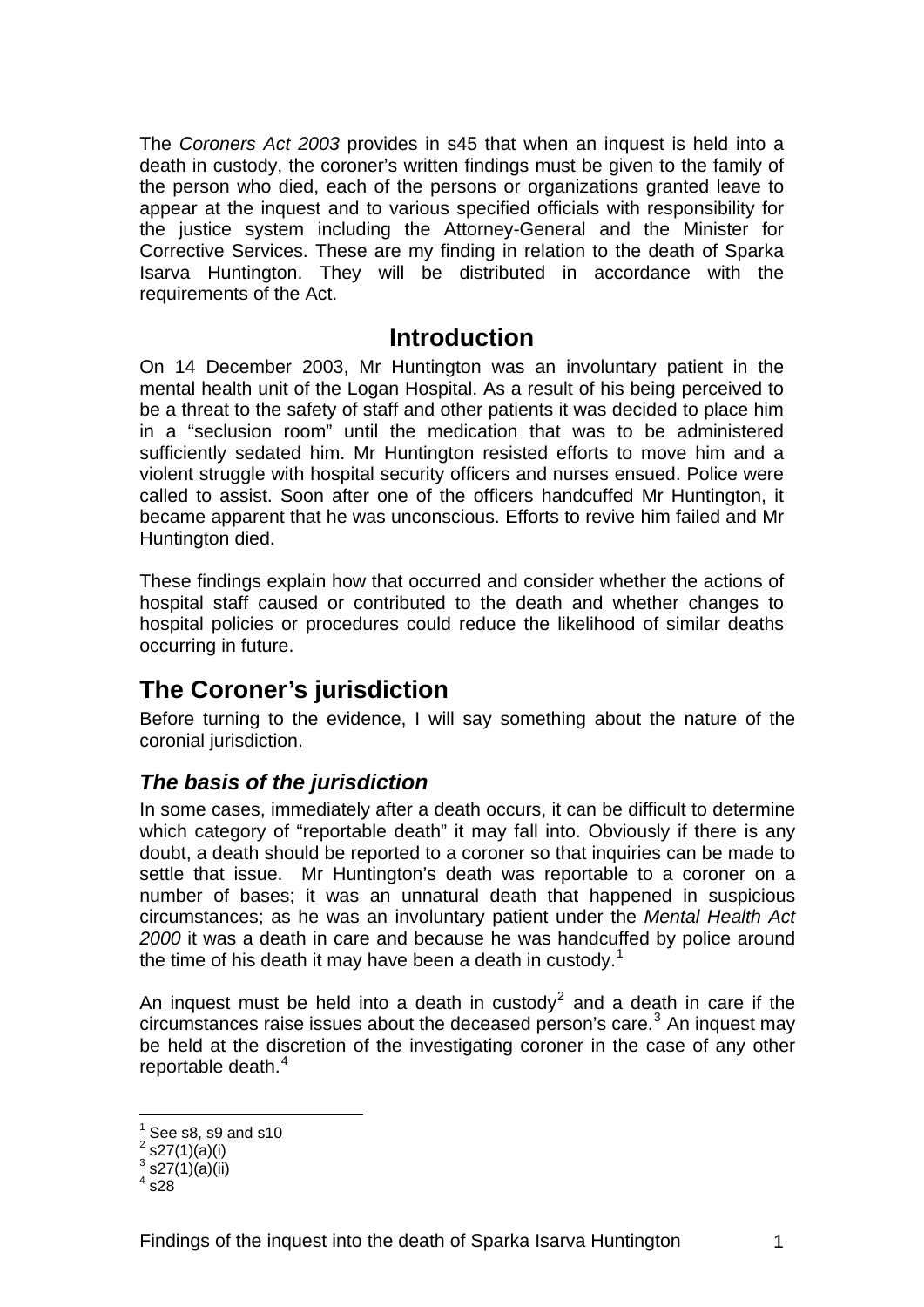## <span id="page-3-0"></span>*The scope of the Coroner's inquiry and findings*

A coroner has jurisdiction to inquire into the cause and the circumstances of a reportable death. If possible he/she is required to find:-

- whether a death in fact happened;
- the identity of the deceased:
- when, where and how the death occurred; and
- what caused the person to die.

There has been considerable litigation concerning the extent of a coroner's jurisdiction to inquire into the circumstances of a death. The authorities clearly establish that the scope of an inquest goes beyond merely establishing the medical cause of death but as there is no contention around that issue in this case I need not examine those authorities here with a view to settling that question. I will say something about the general nature of inquests however.

An inquest is not a trial between opposing parties but an inquiry into the death. In a leading English case it was described in this way:-

*It is an inquisitorial process, a process of investigation quite unlike a criminal trial where the prosecutor accuses and the accused defends… The function of an inquest is to seek out and record as many of the facts concerning the death as the public interest requires.* [5](#page-3-1)

The focus is on discovering what happened, not on ascribing guilt, attributing blame or apportioning liability. The purpose is to inform the family and the public of how the death occurred with a view to reducing the likelihood of similar deaths. As a result, the Act authorises a coroner to make preventive recommendations concerning public health or safety, the administration of justice or ways to prevent deaths from happening in similar circumstances in future.<sup>[6](#page-3-2)</sup> However, a coroner must not include in the findings or any comments or recommendations statements that a person is or maybe guilty of an offence or is or may be civilly liable for something.<sup>[7](#page-3-3)</sup>

## *The admissibility of evidence and the standard of proof*

Proceedings in a coroner's court are not bound by the rules of evidence because s37 of the Act provides that the court "*may inform itself in any way it considers appropriate."* That doesn't mean that any and every piece of information, however unreliable, will be admitted into evidence and acted upon. However, it does give a coroner greater scope to receive information that may not be admissible in other proceedings and to have regard to its provenance when determining what weight should be given to the information.

This flexibility has been explained as a consequence of an inquest being a factfinding exercise rather than a means of apportioning guilt: an inquiry rather than a trial. $8$ 

1

<span id="page-3-1"></span><sup>&</sup>lt;sup>5</sup> R v South London Coroner; ex parte Thompson (1982) 126 S.J. 625<br><sup>6</sup> a46

<span id="page-3-2"></span> $6$  s46

<span id="page-3-3"></span> $7$  s45(5) and 46(3)

<span id="page-3-4"></span><sup>8</sup> *R v South London Coroner; ex parte Thompson* per Lord Lane CJ, (1982) 126 S.J. 625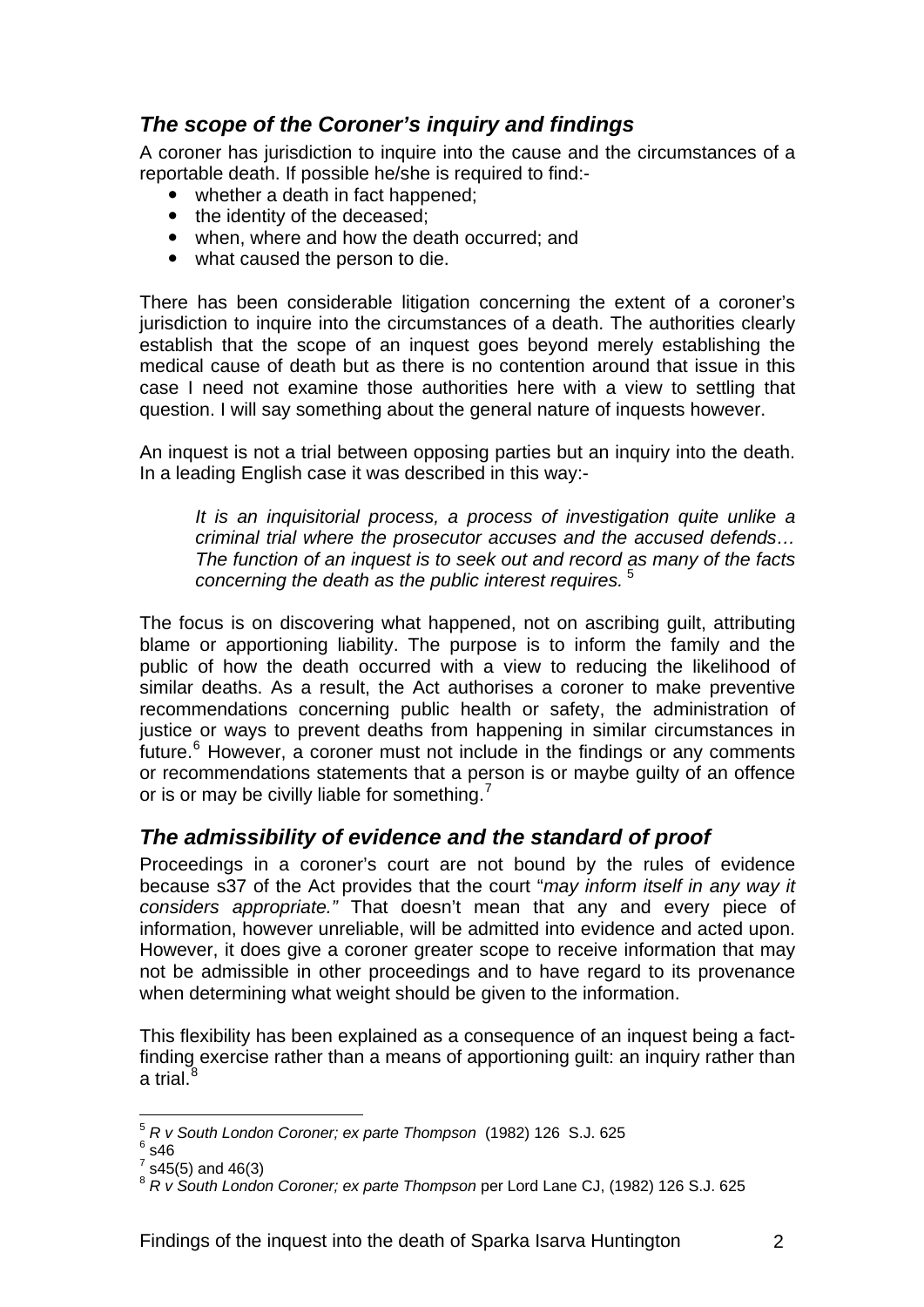<span id="page-4-0"></span>A coroner should apply the civil standard of proof, namely the balance of probabilities, but the approach referred to as the *Briginshaw* sliding scale is applicable. $9$  This means that the more significant the issue to be determined, the more serious an allegation or the more inherently unlikely an occurrence, the clearer and more persuasive the evidence needed for the trier of fact to be sufficiently satisfied that it has been proven to the civil standard.<sup>[10](#page-4-2)</sup>

It is also clear that a coroner is obliged to comply with the rules of natural justice and to act judicially.<sup>[11](#page-4-3)</sup>This means that no findings adverse to the interest of any party may be made without that party first being given a right to be heard in opposition to that finding. As *Annetts v McCann[12](#page-4-4)* makes clear that includes being given an opportunity to make submissions against findings that might be damaging to the reputation of any individual or organisation.

## **The investigation**

The police officers who were present at the time of the death immediately secured the scene and separated the potential witnesses by asking them to remain in separate interview rooms until they could be spoken to.

Detectives, scenes of crime officers and a police photographer attended, as did the director of the forensic medicine unit.

On the evening of the death, after giving very brief versions of what transpired, hospital staff declined to be interviewed. Subsequently, the investigating officers were advised that a firm of solicitors retained by the hospital would provide statements. These were not finalised until August 2004. In the case of one of those statements I am concerned that relevant information was intentionally omitted. This is yet another example of hospital staff failing to adequately co-operate with the investigation of a hospital death as a result of interference by their union or hospital lawyers. Henceforth, I intend exercising the powers contained in the *Coroners Act 2003* to ensure that these investigations are not obstructed.

An investigation report was prepared by Detective Sergeant Thiesfield. It was of a high standard and I have relied on it significantly when summarising the evidence for the purpose of these findings.

## **The inquest**

A pre-hearing conference was held in Brisbane on 26 May 2006. Ms Rosengren was appointed Counsel Assisting. Leave to appear was granted to Mr Huntington's mother, Queensland Health, the Commissioner of the Queensland Police Service, the police officers involved in restraining Mr

1

<span id="page-4-3"></span><span id="page-4-2"></span>

<span id="page-4-1"></span><sup>&</sup>lt;sup>9</sup> Anderson v Blashki [1993] 2 VR 89 at 96 per Gobbo J<br><sup>10</sup> Briginshaw v Briginshaw (1938) 60 CLR 336 at 361 per Sir Owen Dixon J<br><sup>11</sup> Harmsworth v State Coroner [1989] VR 989 at 994 and see a useful discussion of the is in Freckelton I., "Inquest Law" in *The inquest handbook*, Selby H., Federation Press, 1998 at 13

<span id="page-4-4"></span> $12^{12}$  (1990) 65 ALJR 167 at 168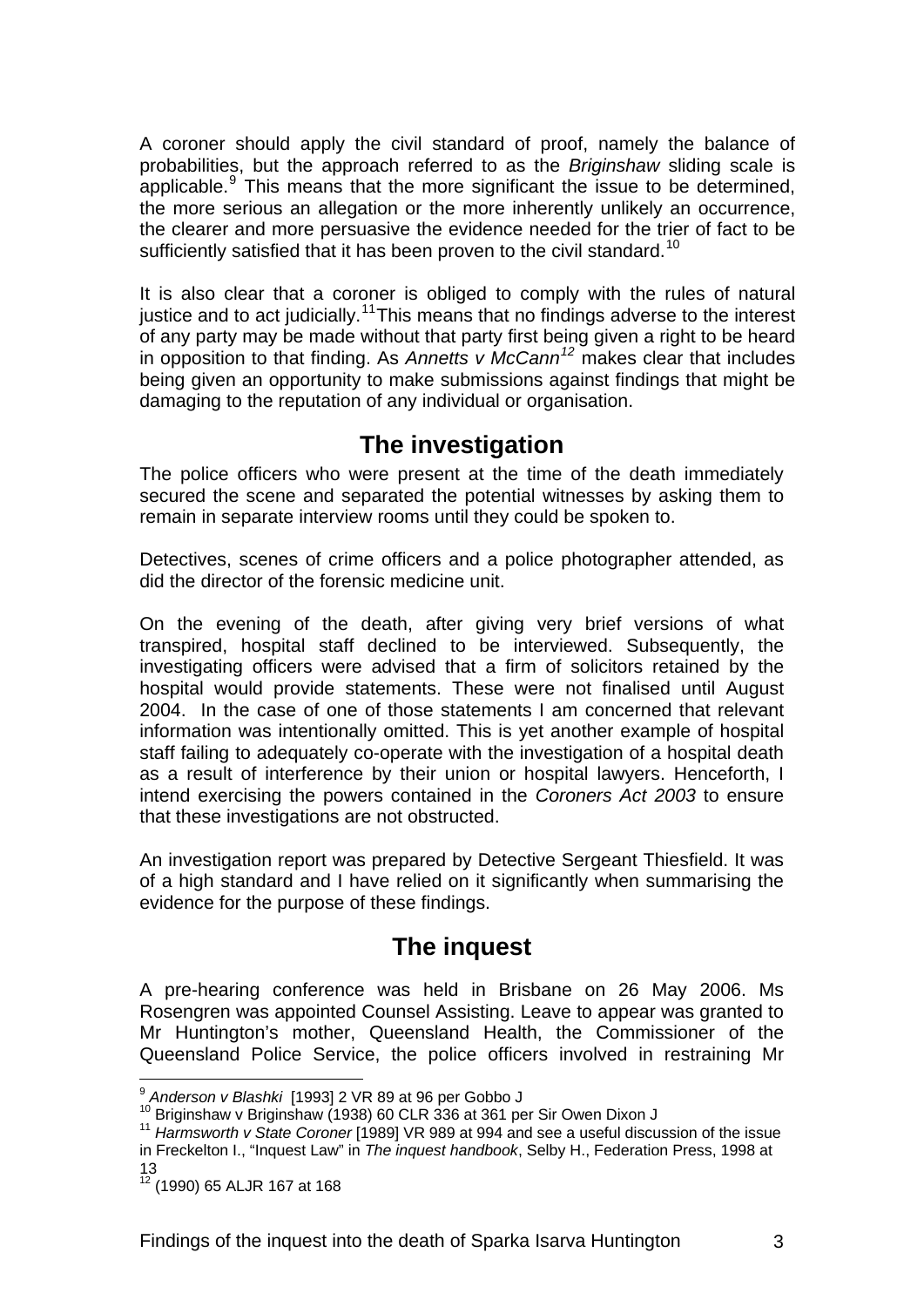<span id="page-5-0"></span>Huntington and the Public Advocate. A list of witnesses was settled and the issues to be examined during the inquest was agreed upon.

The oral evidence was heard over seven days on 17 to 21 July, 31 July and 1 September 2006. Victim impact statements of Mr Huntington's sister and de facto partner were tendered along with 129 other exhibits. Twenty one witnesses were called to give evidence. Mr Huntington's mother, two sisters and de facto partner were present in court for the duration of the hearing.

## **The evidence**

I turn now to the evidence. Of course I cannot even summarise all of the information contained in the exhibits and transcript but I consider it appropriate to record in these reasons the evidence I believe is necessary to understand the findings I have made. $13$ 

## *Background*

#### **Family history**

Sparka Huntington was born on 9 July 1972 at Port Moresby, Papua New Guinea. He was the youngest of the three children of Kaia Makao and Gabriel Aisi Tou. Prior to the birth of the deceased, Mr Tou left the family home and had nothing to do with the raising of the family.

In 1974, Kaia met and married Raymond Huntington. Approximately three months after the marriage, Mr and Mrs Huntington and one of Sparka's sisters, Tonni Frood moved to Australia. The deceased remained in Papua New Guinea where he was cared for by his mother's older brother until 1975 when he moved to Australia and lived with his sister Tonni, his mother and her husband. In 1982, the family moved to Morwell, Victoria. In 1983, Sparka's other sister, Karen, came to live with the family.

In 1988, Mr and Mrs Huntington separated and she moved to Brisbane. For a time, the three children continued to living with their strep father in Morwell.

Sparka was 16 years old at the time and working at the local abattoir. His sister Tonni says Sparka seemed to be coping well; he had friends from school and from his work. When Tonni rented a flat in Morwell, Sparka moved in with her.

Around 1990, the deceased moved to Brisbane to live with his mother in Woodridge. He worked for a time at the Dinmore meat works but the mental health problems detailed below made this employment only sporadic.

Sparka Huntington had two children; a daughter Moale (now 12 years old) and a son, Joshua (now 9 years old).

<span id="page-5-1"></span><sup>1</sup>  $13$  I readily acknowledge that in drafting these findings I have relied heavily on the investigation report of Detective Sergeant Thiesfield which I found to be of a high quality and of great assistance.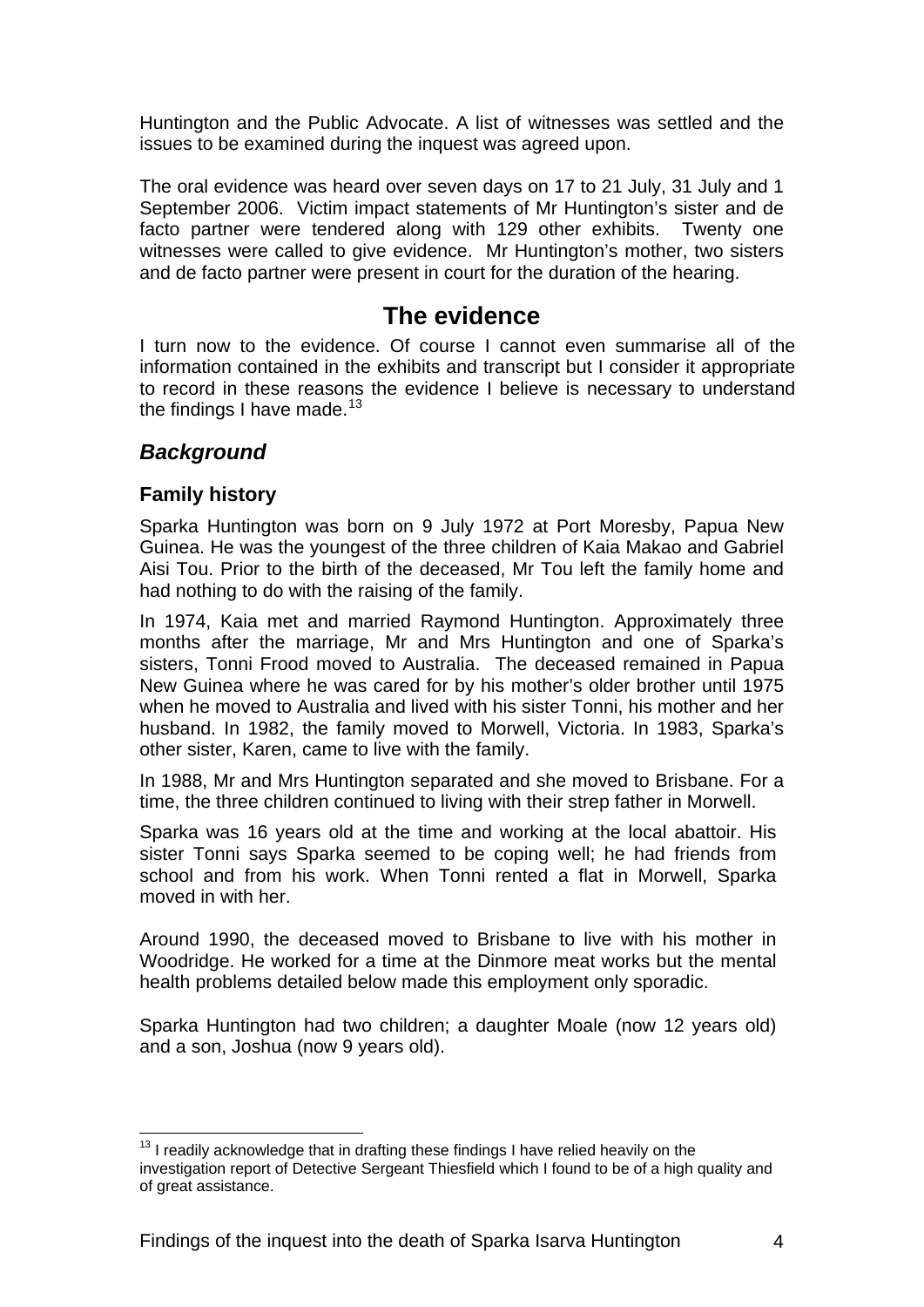<span id="page-6-0"></span>He was in a de facto relationship with Melody Unmeopa at the time of his death.

According to his sister Tonni, Sparka had loving and supportive relationships with his extended family. Ms Frood says that her brother was very gentle and that she had never seen him act violently towards anyone. She referred to him as a joker and very generous soul. It must be said that Mr Huntington's criminal history, which includes numerous convictions for violent crimes, is not consistent with this assessment.

Sparka did not like his Papuan name and frequently called himself James Phillip Huntington or combinations of those names.

#### **Medical history[14](#page-6-1)**

In early 1988, when he was 16, Mr Huntington first exhibited signs of mental illness. Ms Frood recalls that he was drinking heavily at a party and deliberately cut his throat with a knife. He was admitted to the Hobson Park Psychiatric Hospital for about 2 weeks. Mr Huntington was assessed as suffering from paranoid schizophrenia. He was obviously very ill; while in hospital he tried to gouge out one of his eyes with a spoon. He had approximately 20 admissions in the years following this initial episode.

In 1990 he came to Brisbane to live with his mother but was soon after admitted to the John Oxley Memorial Hospital and then the Wolston Park Hospital following the commission of various offences. He was there assessed as suffering from hebephrenic schizophrenia.

Mr Huntington committed more offences in 1993; on each occasion he was assessed by the Mental Health Tribunal as being unfit to stand trial and was detained on a forensic order.

His condition was variously described as "*schizoaffective disorder, manic type"* and "*disorganised schizophrenia*." A Dr Young reported in 1998 that Mr Huntington's illness was longstanding with acute exacerbations especially after drug use and it was characterised by elevated mood, impulsivity, confusion, and delusions and hallucinations. In the same year, a Doctor Brown, reported that the deceased had suffered from a manic depressive psychosis for the past nine years.

#### **Criminal/forensic mental health history**

1

A criminal history dating back to 1990 documents that the deceased had been charged with numerous offences that include, indecent assault on an adult, indecent behaviour, resist arrest, indecent treatment of child, ill treatment of children, aggravated assault, stealing, wilful damage, unlawful on premises/trespass, possession of drugs, shop stealing, fare evasion, drink driving, unlicensed driving, disorderly conduct and resist arrest. It seems that

<span id="page-6-1"></span><sup>&</sup>lt;sup>14</sup> This summary is almost certainly far from accurate as it relies on Queensland Health records which are apparently incomplete, not kept in a logical order and are, in some parts, illegible.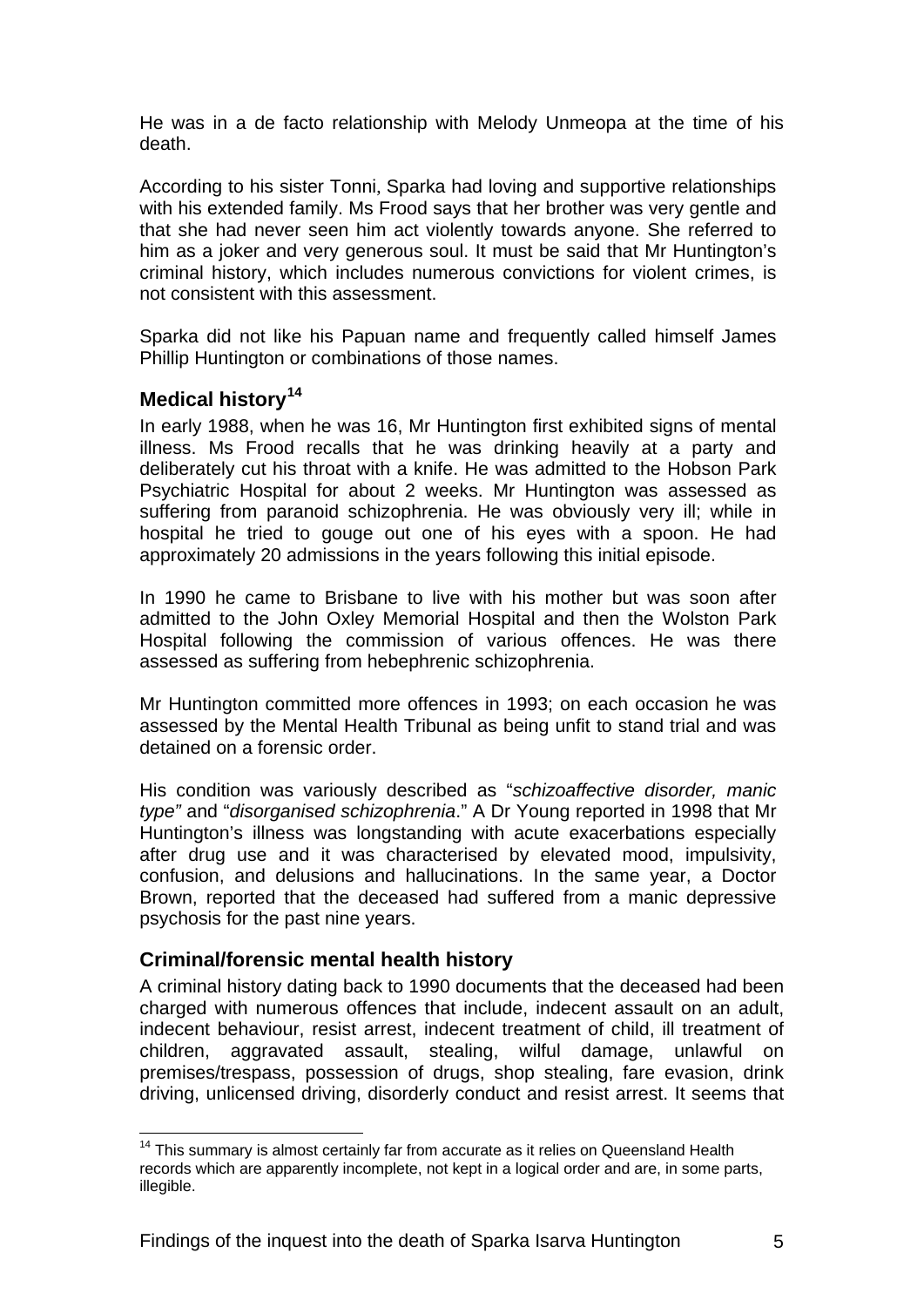despite this lengthy history, Mr Huntington was never imprisoned as when he was charged with serious offences he was assessed by the Mental Health Tribunal (MHT) as being unfit to stand trail. For more minor matters he was fined or undertook community service.

In 1993 he became subject to a forensic order when the MHT found him to be of unsound mind in relation to a number of offences. He was ordered to be detained in the John Oxley Memorial Hospital. In July 1994 he first presented at the Logan Hospital for a short admission. His whereabouts thereafter became unknown for a long period of time but it was later reported that he spent five months in John Oxley Memorial Hospital.

In October of 1994 the Patient Review Tribunal (PRT) granted him leave at the discretion of his treating psychiatrist and the Director of Mental Health ordered the transfer of his care to the Logan Mental Health Service.

In February 1998 Mr Huntington became the subject to another forensic order when the MHT found him to be of unsound mind in relation to further criminal charges. The order again required him to be detained at the John Oxley Memorial Hospital.

A month later, the PRT granted Mr Huntington leave on the usual conditions, namely that his accommodation circumstances be approve by his case manager, that he attend appointments as directed and that he accept medication as prescribed. Subsequently, at six monthly intervals his forensic order was confirmed and he was allowed leave on the standard limited community treatment conditions.

In the years following Mr Huntington would generally comply with the conditions of his order for a time and then relapse due to illicit drug use and the failure to regularly use his prescribed medication. His community leave would then be revoked and he would become an inpatient for as long as it took for Mr Huntington's condition to stabilise.

This sequence of events was repeated in the months prior to his death. Mr Huntington's limited community treatment order was revoked on 18 September 2003 when Mr Huntington failed to attend his 6 monthly review. It was also revoked because he was not always living at his given address and it was thought he was probably using illicit drugs and was a danger to the community. At the time Dr Leivesley was his treating psychiatrist and in a report to the Tribunal he expressed the view that Mr Huntington's "*dangerousness remained moderately high and that he had not been attending appointments."*

The effect of the revocation of the community treatment order was that Mr Huntington was required to return and remain in the nominated authorised mental health service, namely the Logan Hospital. Staff at the hospital sent the necessary documentation to the local police on 29 September and Mr Huntington was brought to the hospital where he was assessed as being of high risk of violence and of absconding. Despite the assessment Mr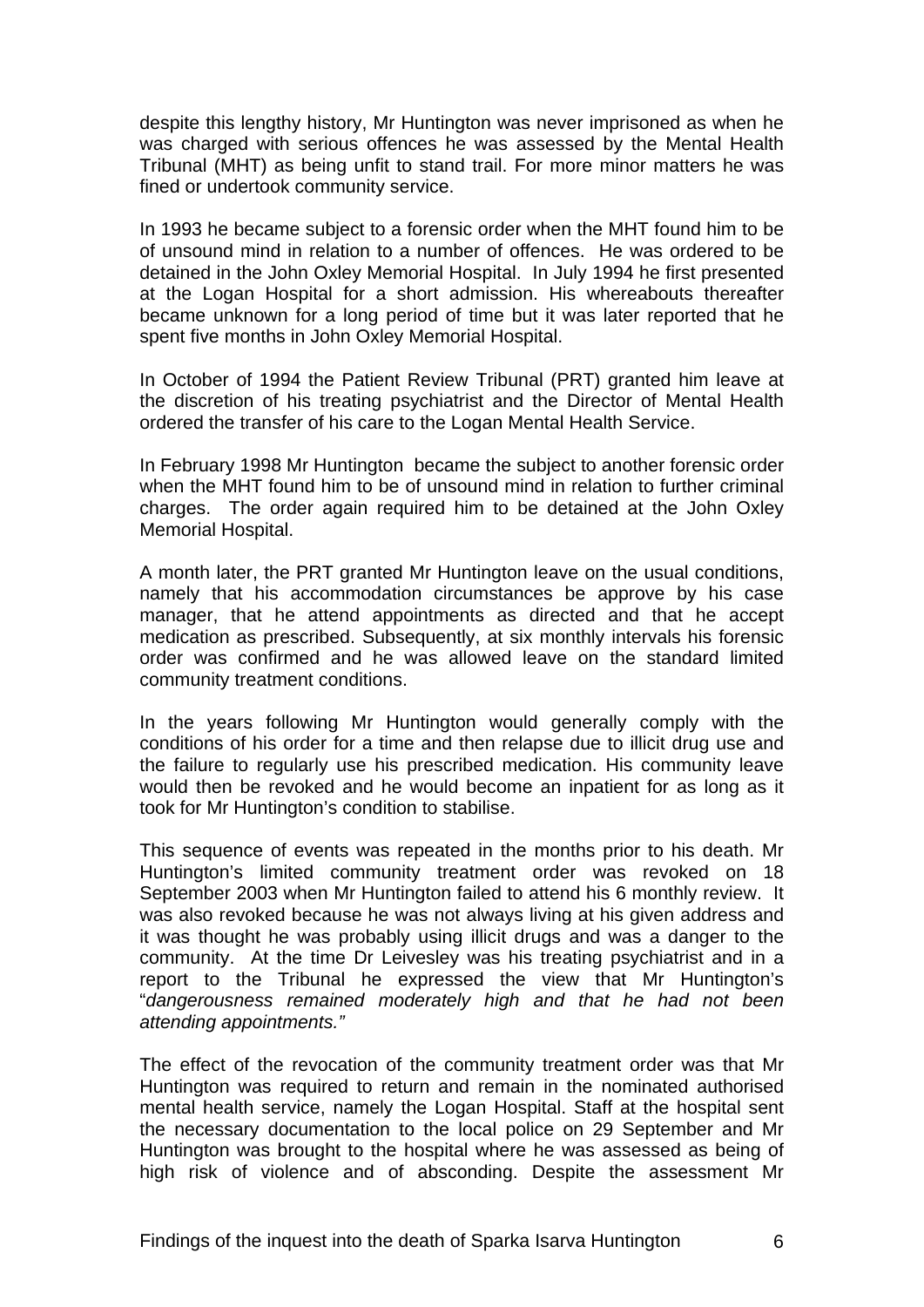<span id="page-8-0"></span>Huntington was not placed in a locked ward and he absconded from the hospital the next day.

Hospital staff again prepared the necessary documentation to authorise police to locate Mr Huntington and return him to the custody of the mental health service. It was faxed to the Beenleigh Police Station. I have no evidence of what action was taken in relation to this notice but it is apparent that it was not given effect to.

### *The events leading up to the death*

#### **Mr Huntington returns to the Logan Hospital**

On 6 December 2003, Clinical Nurse Antoinette Pereira was rostered night shift in Ward 2C. At about 10 o'clock Mr Huntington presented himself at the mental health unit and advised that his community leave had been revoked and that his forensic order therefore required that he be admitted.

Clinical Nurse Pereira knew Mr Huntington from previous admissions and considered that he was not displaying overt symptoms of psychosis; he admitted to the use of ecstasy and intravenous amphetamines and in accordance with standard practice she arranged for the on call psychiatric registrar, Doctor Barkley, to assess him. Accordingly, Mr Huntington was admitted to an open ward at approximately 11.30pm.

Dr Barkley spoke with Mr Huntington at about midnight and ordered that he be given 40mg of Zuclopenthixol intramuscularly and 10mg of Diazepam orally. Dr Barkley apparently had very limited experience in caring for psychiatric patients. It seems he ordered the drugs and doses as a result of being told by the patient that these were his usual medications because Mr Huntington's current records were held by the Logan Community Mental Health Unit and they were not accessible to the hospital doctors out of business hours.

Clinical Nurse Pereira reviewed the medical chart in preparation for giving the drugs ordered and noticed that the Zuclopenthixol was far less than the usual dose of between 200-400mg. She queried Dr Barkely about this. He accepted her advice that it was an inappropriate dose and requested that the Zuclopenthixol not be given pending reconsideration of the medication needs of Mr Huntington the following day when his community mental health records could be accessed.

Nurse Pereira administered 10mg of Diazepam. During this time Mr Huntington was demanding and somewhat intimidating but he settled after being give the Diazepam. He then had some food and went to bed without further incident.

#### **Mr Huntington absconds**

The next day at about 3.15 in the afternoon, a female mental health patient alleged that the deceased had demanded sex from her. It later transpired that he had allegedly seriously sexually assaulted the woman. Because of this allegation, Mr Huntington was told that he could not enter Ward 2B where the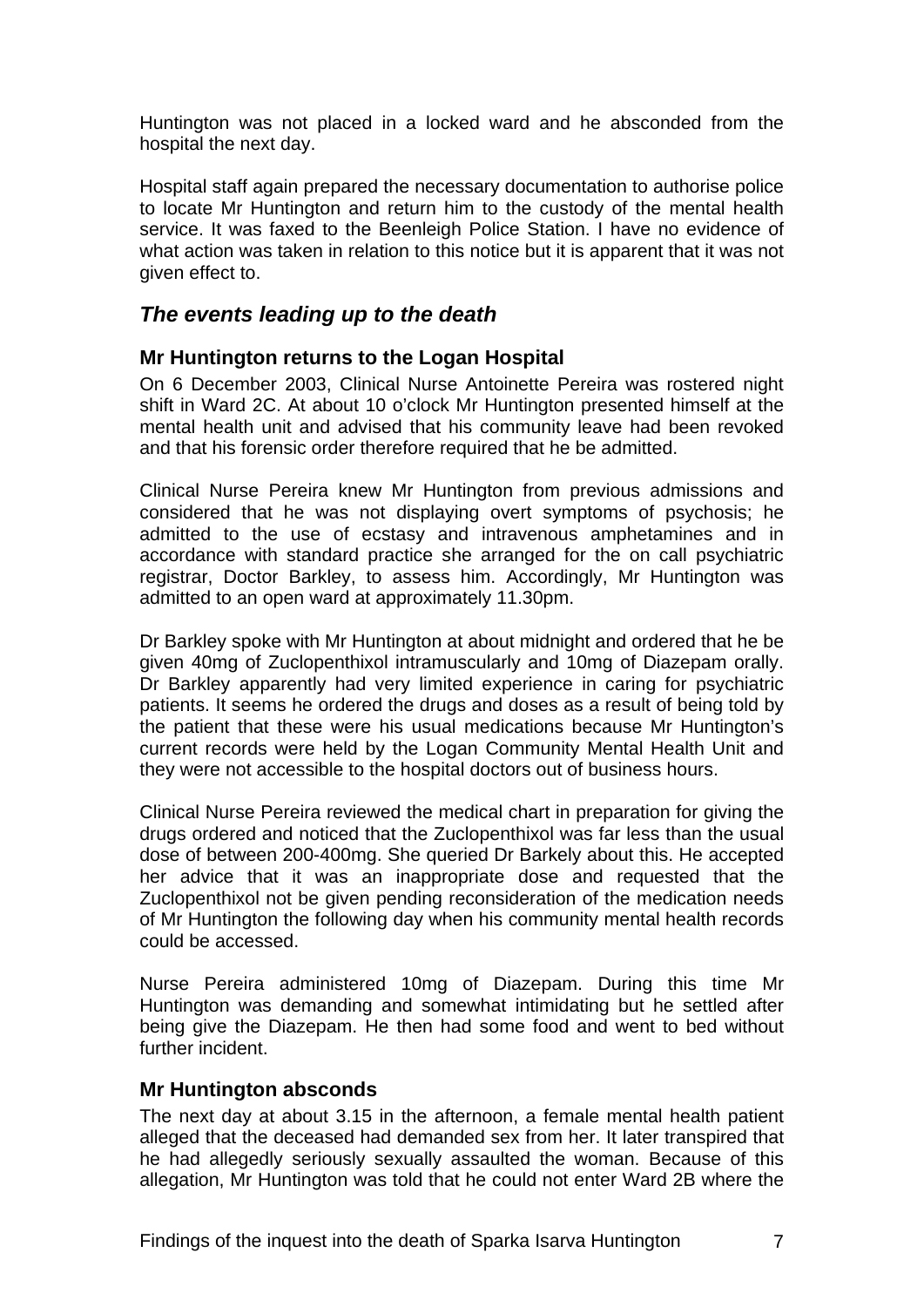<span id="page-9-0"></span>victim was staying. At this he became extremely hostile and aggressive and threw a basketball at a nurse. Security was notified but before any action could be taken Mr Huntington left the hospital.

#### **Police bring him back**

A warrant was issued and at approximately 10:00am on 8 December, police located the deceased and he was returned to Ward 2C.

Dr Davies, the director of the mental health service, says that as a result of being told of the revocation of the community treatment order and the allegation of sexual assault he determined that if Mr Huntington was to return to the hospital he was to be kept in the medium secure Acute Observation Area (the AOA) while efforts were made to find a bed for him in a more secure facility. It was also decided that he would be "*specialled*"; that is two nurses would take turns in exclusively monitoring Mr Huntington.

#### **Mr Huntington absconds (again)**

However, at the time Dr Davies and the treating team made this decision, Mr Huntington had already been brought back to the hospital and he was not taken to the AOA because there were no beds available there. He therefore remained in 2C and as this is an open ward, at approximately 3:00pm, approximately five hours after police had brought him back to the hospital, Mr Huntington again absconded by simply walking away.

Dr Davies also says that in the following days he discussed with the Acting Director of Mental Health Services and the Director of the Park medium secure mental health facility, the need for Mr Huntington to be detained in such a facility in preference to the mental health unit at the Logan Hospital. He was told that there were no beds available at the Park.

### **Mr Huntington returns (again)**

On 14 December 2003, Pereira was rostered to work an afternoon shift in Ward 2C and was assigned to be in charge of the AOA. During the handover with morning staff, Pereria was advised that the deceased had returned to the hospital of his own volition at about 1.00pm. In accordance with the care plan referred to earlier, he was taken to the AOA. Registered Nurse Christopher Scibisz and Enrolled Nurse Keith Staite were assigned the duty to look after the deceased in the AOA on an hourly rotating basis.

At approximately 2.45pm, Doctor Anthony Tie, the junior on call psychiatric registrar arrived at the mental health unit. Dr Tie says he spoke to nursing staff about the deceased and was informed that there were no immediate concerns about him, but they did have concerns about the treatment of two other patients in ward 2C. Dr Tie therefore attended to those patients.

As he was completing that work, one of the nurses informed him that Mr Huntington was '*getting toey'*. Dr Tie therefore went into the living/lounge area of the AOA and sat with Mr Huntington on a sofa to undertake a mental state assessment. Dr Tie says that from the outset Mr Huntington did not seem to want to co-operate with the process and simply kept demanding that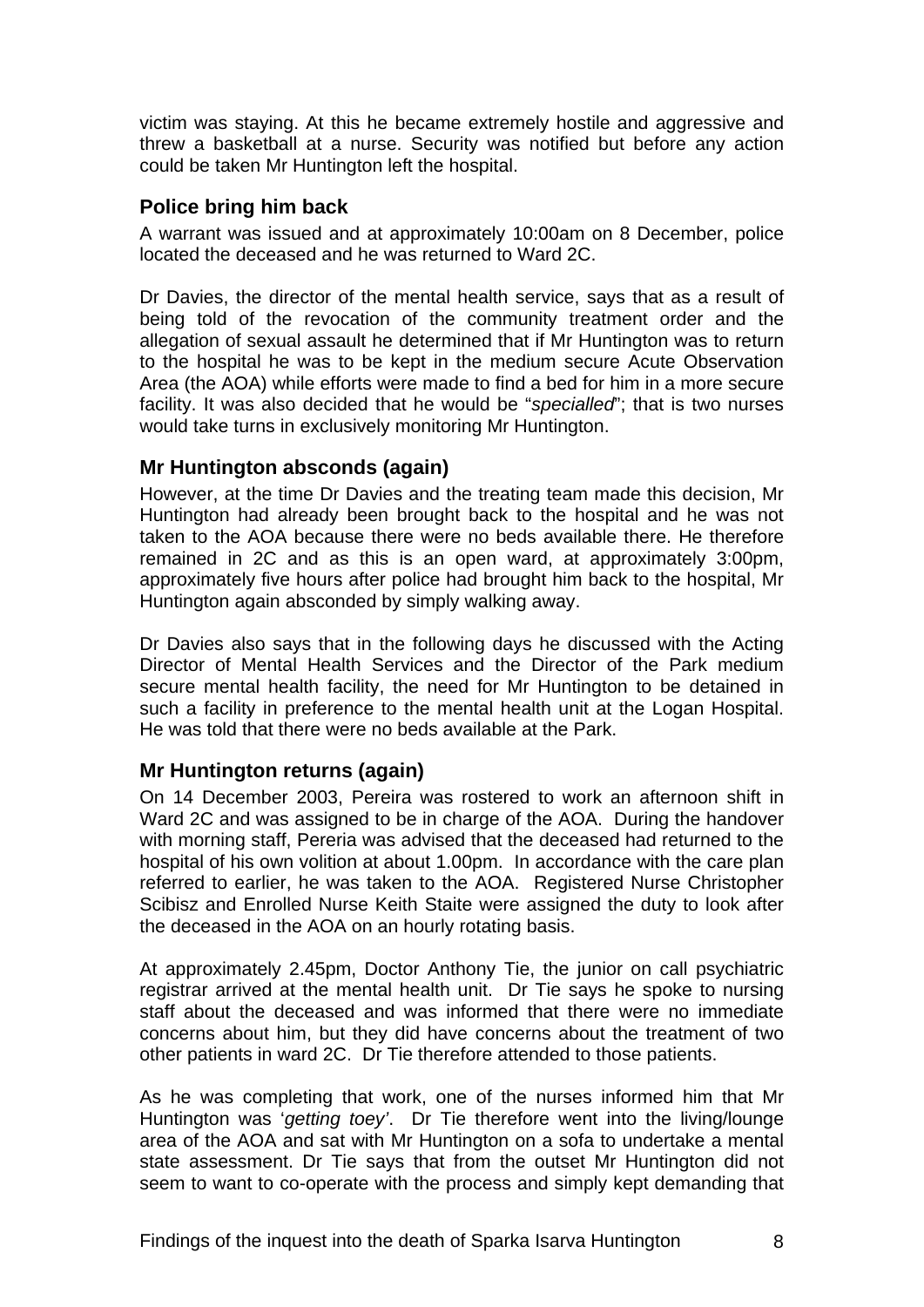he be given 40mg of his depot medication Zuclopenthixol. Mr Huntington became increasing verbally aggressive and intimidated Dr Tie. A number of the nurses witnessed this conflict. Nurse Pereira says she heard Mr Huntington say that if he wasn't given the medication he was demanding he would kill Dr Tie.

Dr Tie says that due to the deceased's lack of cooperation he abandoned the review and walked towards the nurses' station. Mr Huntington followed him and despite being told by a nurse that he was not allowed to enter the office he pushed past and went in, sat down, refused repeated requests to leave and continued to demand the medication. Nurse Pereira and the other nurse present in the office support Dr Tie's account. They also agree that it was decided to give Mr Huntington only 40 mg of his depot medication even though his usual was dose was 200mg in an effort to de-escalate the situation.

After the administration of the 40mg of Zuclopenthixol Mr Huntington demanded he also be given his usual sedative Valium. Dr Tie gave evidence that even though he felt that the situation was dangerous and that Mr Huntington was a risk to those present he was not prepared to give him the sedatives as that might reinforce the inappropriate behaviour Mr Huntington was exhibiting. This approach to the dangerous situation is rather strange and a vastly more experienced psychiatrist gave evidence that she would have given the drug - that its sedating effects could have helped. However, it can not be demonstrated that had Mr Huntington been given the sedatives he was demanding, the violence that followed would have been avoided.

As it was, the deceased remained in an angry and aggressive mood and continued to direct threatening comments towards Dr Tie. Nurse Scibisz recalled the deceased saying *"I am going to get you, watch your back."* 

At some stage during this interaction, Nurse Pereria surreptitiously pushed the duress alarm. This alarm was audible throughout the mental health unit and the security officers' station. It caused many of the nurses working in the other two mental health wards to rush to the doorway of the AOA. Nurse Pereira seems to think this happened after Mr Huntington had been given the Zuclopenthixol but as some of the nurses report seeing the injection being given this is obviously incorrect.

In any event, it is obvious that Nurse Pereira determined that the emergency did not remain acute as when the nurses responded to the alarm she signalled for them to stay out of the AOA, at that stage. Clinical Nurse Margaret Bhimbhai, Enrolled Nurse Wayne Kent, Registered Nurse Peter Lopes, Clinical Nurse Sheryl Langford and Enrolled Nurse Anna Ehman had rushed to AOA and stopped at the glass partition that separates it from the other wards. When it was obvious that they were not immediately needed, most returned to their wards. Mr Huntington had also heard the alarm and soon after it sounded and he had been given a small dose of Zuclopenthixol but denied any Diazepam, he walked out of the nurses' station.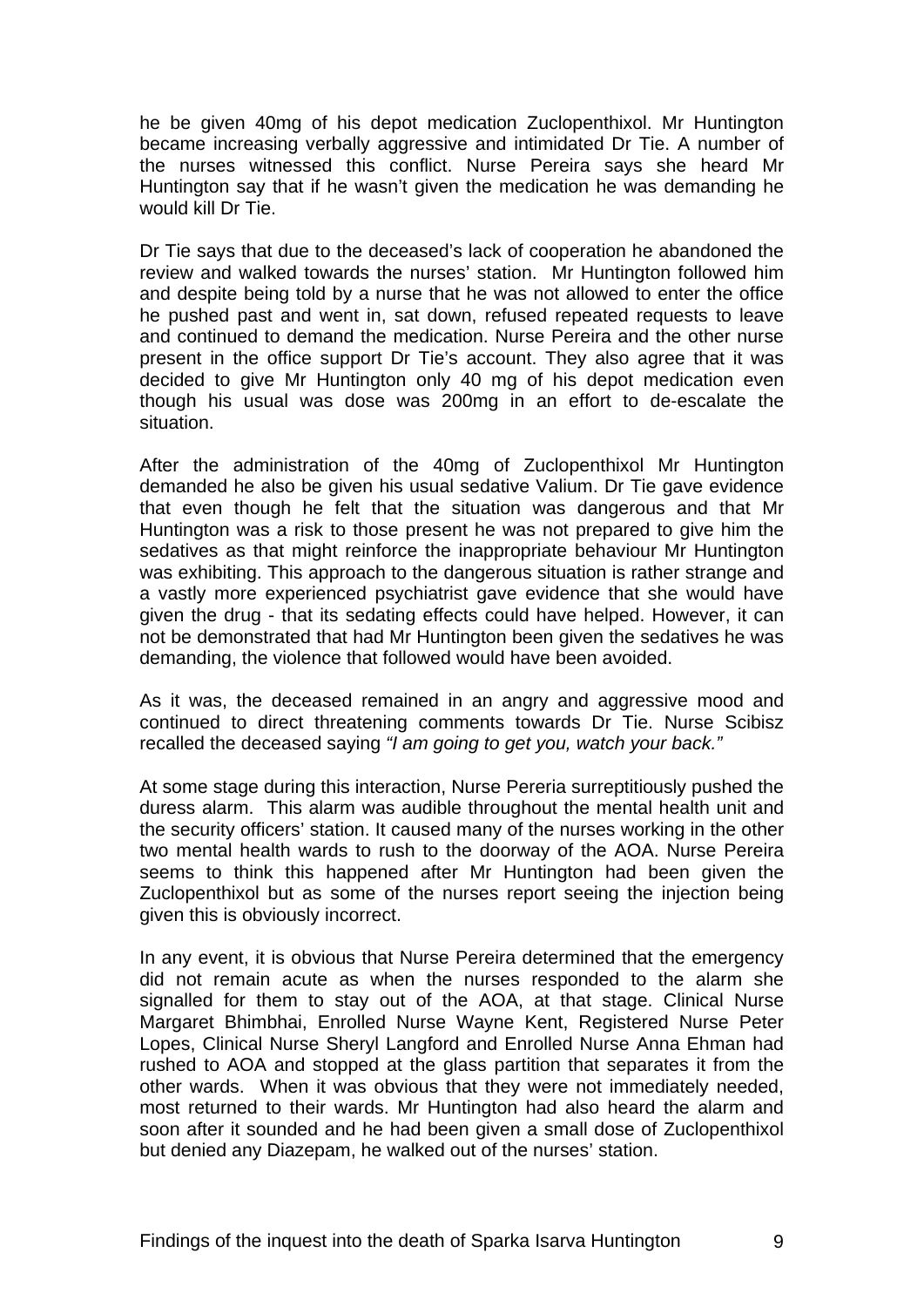<span id="page-11-0"></span>Upon leaving the nurses' station, the deceased approached Nurse Staite in the lounge area. He was one of the nurses allocated to "*special"* the deceased and he had spoken briefly to Mr Huntington before Dr Tie's unsuccessful attempt to undertake a mental state assessment. He says that after a short conversation, Mr Huntington walked into the adjacent courtyard. This witness recalls that it was the arrival of two security officers that prompted Mr Huntington to go outside while other witnesses are of the view that Mr Huntington was outside for some time before the protective security officers (PSOs) came to the AOA.

Access to the courtyard is via a hinged glass door from the lounge area. The perimeter of the courtyard is surrounded with a high security fence. There is a locked gate at the very north-eastern corner of it and the courtyard consists of a concrete area, a paved area, a relatively large grass area and two garden areas.

#### **Violence erupts**

The versions of the numerous witnesses who participated in or observed what happened next varies significantly. They agree only on the following; two security guards came into the court yard; they attempted to put Mr Huntington on the ground so that they could restrain him and move him into a seclusion room where he could be given more medication; a violent and protracted struggle ensured during which five or six people were actively involved in trying to restrain Mr Huntington; numerous calls were made for police assistance, Mr Huntington was given two injections; police came and handcuffed Mr Huntington; it was then immediately apparent that he was in urgent need of resuscitation; that was attempted but was unsuccessful and Mr Huntington died at the scene of the struggle.

Because the differences in the accounts of the various witnesses are significant, and because a critique of the performance of those involved in attempting to restrain Mr Huntington requires it, I shall identify the conflicts in the evidence and where possible resolve them.

Nurse Staite says he followed Mr Huntington into the court yard sought to reassure and calm him. Nurse Scibisz says that he was concerned for the safety of other patients in the area and also followed the deceased into the courtyard with the hope of establishing some rapport with him in an endeavour to calm him down. Mr Scibisz stated that he observed another patient offer the deceased a cigarette and was immediately told to '*fuck off'*. Mr Scibisz attempted to engage in conversation with the deceased, but was told to go away.

It seems clear that within a few minutes of Mr Huntington going into the courtyard he was joined there by the PSO's, Perry David McIllreavy and Michael Francis McLachlan. They had responded to the alarm that Nurse Pereira had activated and they first discussed the situation with her. She outlined to Messrs McIllreavy and McLachlan that the deceased was Hepatitis C positive and that he had made threats towards staff. Nurse Pereira instructed Messrs McIllreavy and McLachlan that the deceased needed to be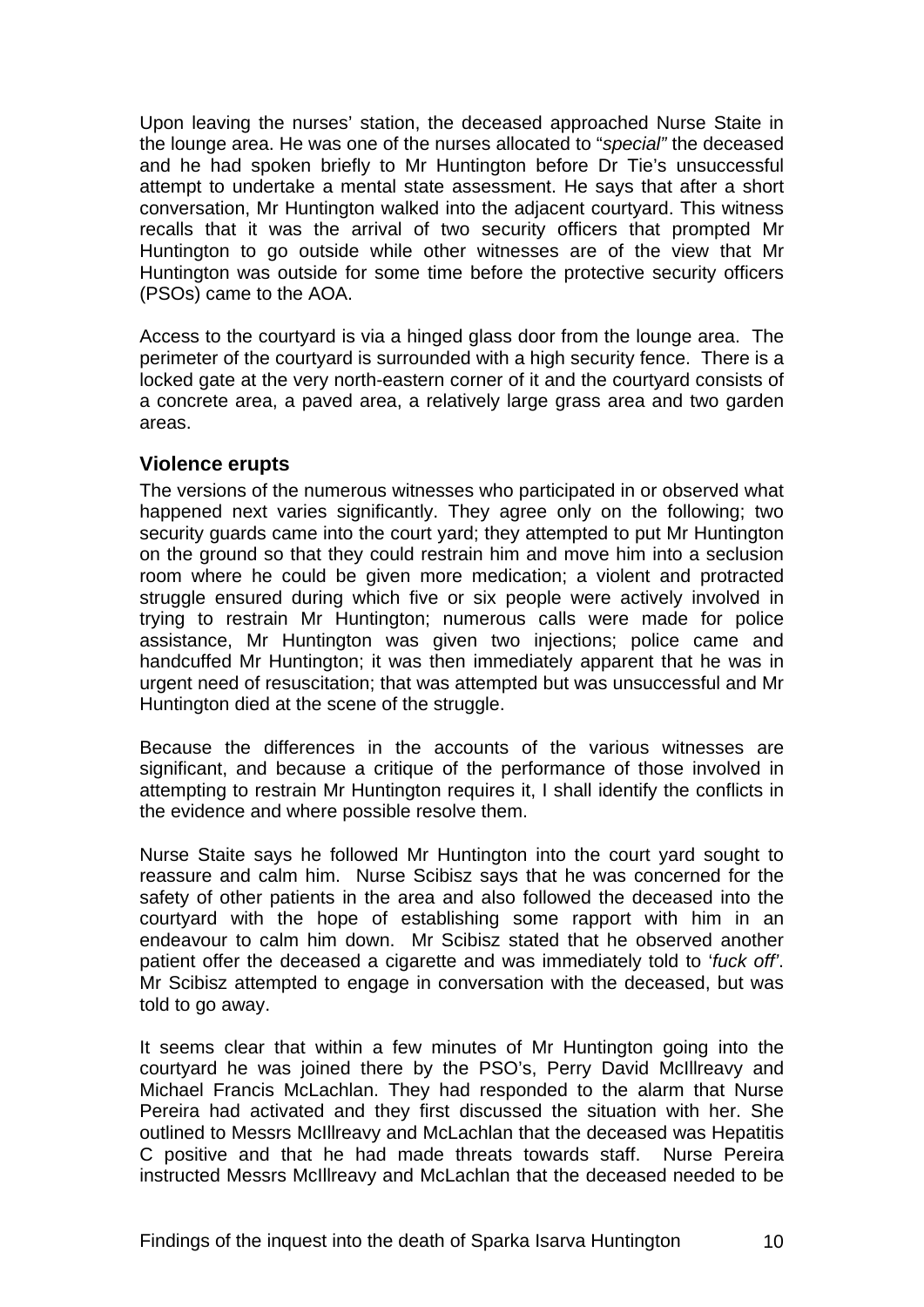taken to the seclusion room. This room can be locked and contains a window and a soft bed. It was hoped that the containment area would allow the deceased to calm down in a controlled environment. It seems that the PSOs arrived at the AOA at about 3.15pm.

Nurse Lopes remained near the glass wall at the entrance to the AOA and observed Messrs McIllreavy, McLachlan, Scibisz and Staite in the courtyard. Initially, Dr Tie walked with the security officers towards the courtyard, but as he believed he had been the focus of the anger being displayed by the deceased and did not wish to exacerbate the situation, he did not go outside with them. He says he monitored the situation from a distance.

Two of the witnesses say that when Messrs McIllreavy and McLachlan entered the courtyard, Mr Huntington approached them. However the PSO's say that they approached the deceased in the courtyard and requested that he accompany them to the seclusion room. All of the witnesses except EN Staite say that as the PSO's and Mr Huntington came together Mr Huntington attacked Mr McLachlan, throwing punches at his head and grabbing him in a headlock. Nurse Staite recalls that as the PSOs approached Mr Huntington, PSO McIllreavy used some sort of kicking motion to Mr Huntington's groin and lower body. No one else recalls seeing this and I find that he is mistaken and that it was Mr Huntington who became aggressive when confronted by the PSOs

Nurse Scibisz, Dr Tie and Nurse Lopes say that when the PSOs approached Mr Huntington, he adopted a fighting stance with his fists raised in front of his body. Mr McLachlan then approached the deceased with the intention of bringing the deceased to the ground. As Mr McLachlan bent down, the deceased grabbed him around the head and Nurse Scibisz observed the deceased to continuously punch Mr McLachlan in the head and face. This version is corroborated by Dr Tie who stated that he observed the deceased punch one of the PSO's with a closed fist to the head. Nurse Lopes stated that he observed Mr McLachlan getting punched and ran out to assist.

Mr McLachlan and Mr Huntington then fell to the ground with the weight of the deceased landing on Mr McLachlan's head. In this position, the deceased was able to hit Mr McLachlan several times more. Mr McIllreavy then attempted to place the deceased in a restraint hold by taking hold of his arm in order to prevent further assaults on him. Upon seeing the deceased punching and kicking McIllreavy and McLachlan, Nurse Pereira instructed Nurse Kent to enter the AOA and assist the PSOs with the restraint of the deceased.

Messrs Scibisz and Kent assisted the PSOs by grabbing the legs of the deceased. Nurse Lopes says he also assisted by holding the right arm of the deceased and Nurse Staite restrained his hips. Mr McLachlan says he was then able to take hold of the deceased's left arm and apply a restraint at the point of the shoulder blade. Mr McIllreavy says he was positioned on the right side of the deceased and that he placed the deceased's arm under his chin to protect his airway. It is clear form the evidence of others that if this occurred at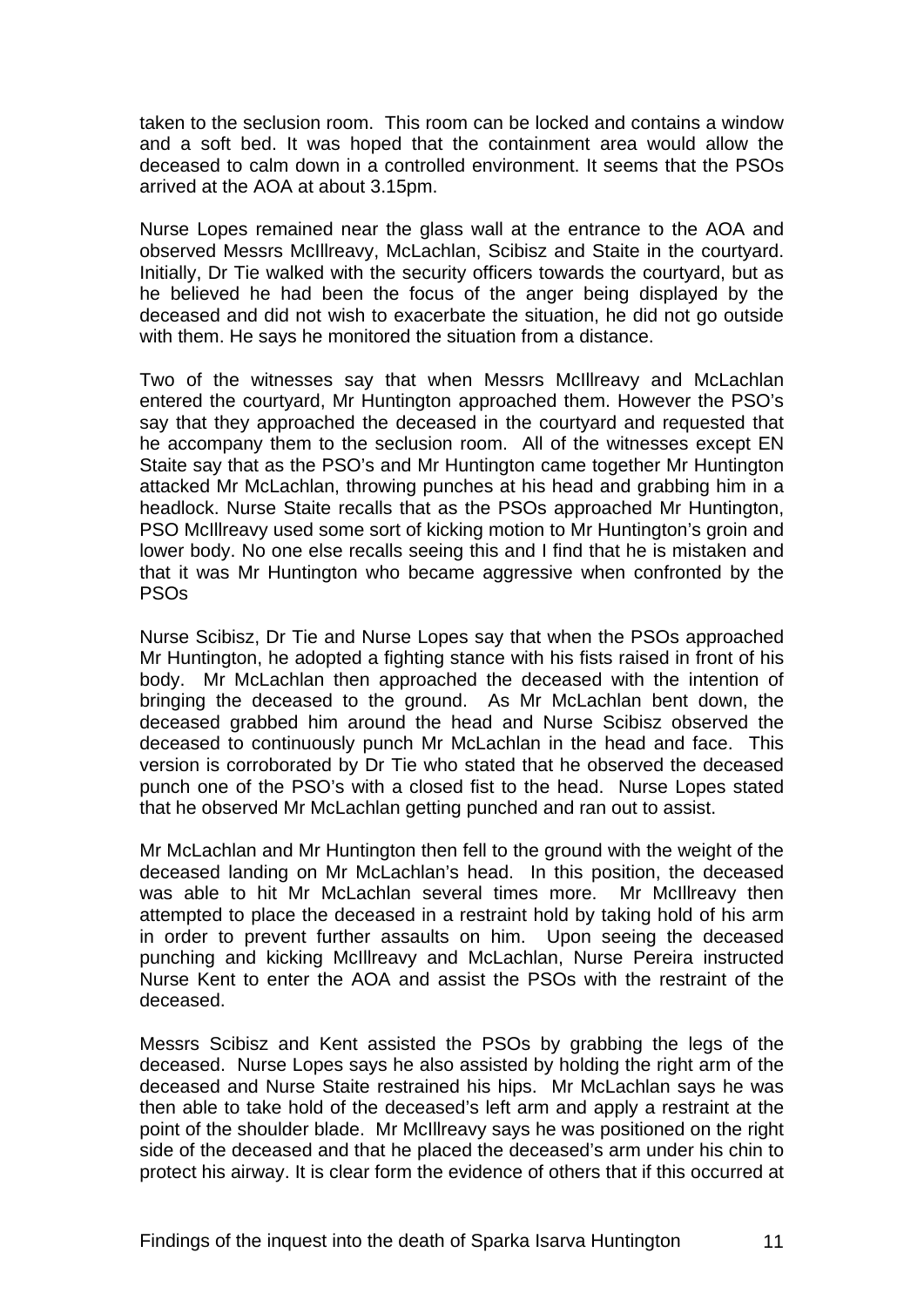all, Mr Huntington's arm did not remain in this position for very long. Nurse Scibisz says that the deceased was lying on his stomach, continuing to struggle vigorously, and stating that he was going to kill everyone. The deceased was not wearing a shirt and due to the rain made his skin wet and difficult to restrain.

During the restraint, Nurse Kent and Nurse Lopes say the deceased was struggling very vigorously, yelling abuse and refusing to comply with repeated requests to calm down.

Nurse Ehman says that she approached the deceased and had a brief conversation with him. She says that Mr Huntington asked her to "*tell them to get off me*." Ms Ehman says she responded by telling him that "*I can't do that Sparka. You have to calm down first*." There is a deal of uncertainty and some inconsistency about what else Nurse Ehman said at the time. In her statement she simply says that after this conversation she left the courtyard.

However when she gave evidence she said that she had noticed blood and mucus coming from Mr Huntington's mouth and nose and that when she left the courtyard she told Dr Tie of this. Naturally, she was cross examined as to why this very relevant information was not in her statement and Nurse Ehman said that she had told this to the solicitor who had interviewed her but it had not been included in her statement. She also said that she had tried on a number of occasions to have her statement changed to reflect her evidence this regard without success.

As a result of this evidence the notes of the solicitor who interviewed Ms Ehman were called for. Those notes corroborate Ms Ehman's claim that she told the solicitor that she had told Dr Tie about the blood coming from Mr Huntington. They also record that she told PSO McIllreavy about the blood and that Mr Huntington was having trouble breathing. It is difficult to assess the reliability of this evidence as Dr Tie and Mr McIllreavy deny that they were told what Ms Ehman alleges and she gave inconsistent and conflicting evidence about how her statement was taken and what efforts she made to have it corrected. It is clear that Ms Ehman made a minor change to her statement and it is difficult to understand in those circumstances why she did not insert this more relevant information at that time. Having regard to all of the circumstances I have come to the conclusion that it would be unsafe of me to find the allegations Ms Ehman made proven in view of the absence of supporting evidence.

It is also clear however, that the solicitor retained to take statements from hospital staff failed to include information which was critical of the actions of other hospital staff but clearly relevant to an understanding of the circumstances of Mr Huntington's death.

Nurse Kent says that he positioned himself near the head of the deceased to assess the situation and was of the opinion that the restraint was appropriate with no force being applied to either the neck or torso. Nurse Kent also says that he did not see anything out of the ordinary with the restraint and assisted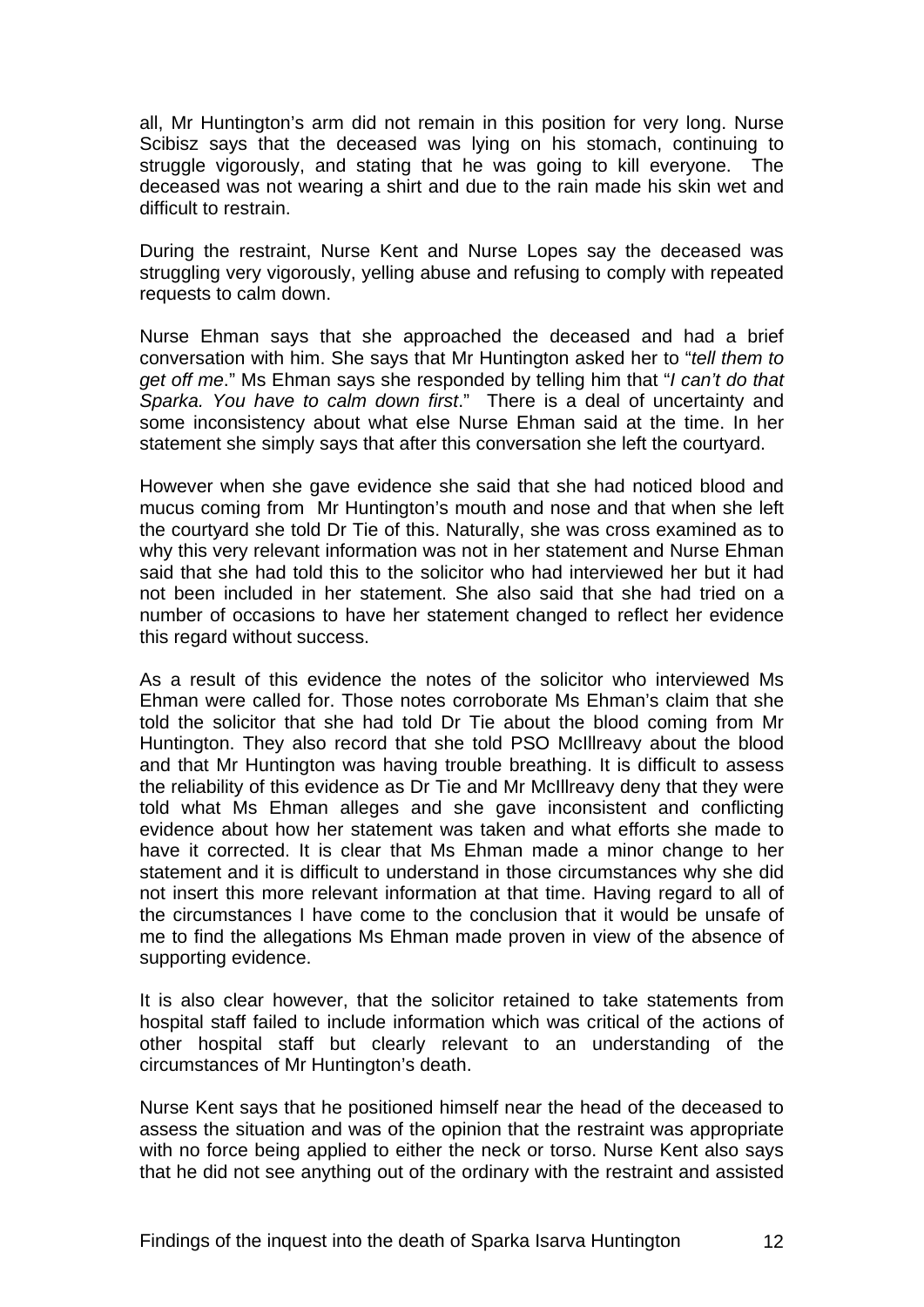Messrs Scibisz, McIllreavy, McLachlan and Lopes with the restraint by holding the right leg of the deceased.

Clinical Nurse Sheryl Langford who came briefly into the courtyard during the struggle says that she heard people repeatedly asking Mr Huntington to calm down. Ms Langford observed that both fists of the deceased were clenched and he was yelling abuse and appeared extremely angry. She says that she was very concerned about what would occur if Mr Huntington was not restrained and broke free. Nurse Lopes stated that he was also extremely concerned that if the deceased was not restrained he would injure persons or himself. Nurse Lopes was of the opinion that Mr Huntington was showing no signs of abating his aggressive behaviour. He went into the nurses station and spoke with Nurse Pereira and Dr Tie and informed them that he believed Mr Huntington was homicidal. When he returned to the courtyard, Mr Huntington was still struggling.

In consultation with Nurse Pereira, Dr Tie concluded that Mr Huntington needed to be sedated. Accordingly, he ordered an intramuscular injection of 150mg of Acuphase.

Nurse Pereira says that she then approached the deceased and advised him that she was going to administer the drug and injected it into his right buttock. During the administration of the drug, Mr Huntington continued to violently resist Messrs McIllreavy and McLachlan and the nurses who were assisting them.

Nurse Pereira then returned to the nursing station and spoke with Dr Tie about seeking advice from the on-call consultant. Dr Tie attempted to contact Doctor Tucker via his mobile phone, but received no reply. Nurse Pereira then suggested that Dr Tie attempt to contact the second on-call consultant. She also suggested that police assistance be sought. Dr Tie accepted this advice and attempted to contact Doctor Davies, the district director of mental heath and the area manager Dr Tucker.

At 15:35 hours, Beenleigh Communications Centre received the first contact from Dr Tie who identified himself as a registrar at Logan Hospital. Dr Tie outlined that security and nursing staff were unable to restrain a mental health patient and in his opinion the matter was getting out of hand and required immediate police assistance. Beenleigh Communications Centre CAD system indicates that Dr Tie's request for police assistance was allocated job number 1093.

At 15:40 hours, Beenleigh Communications Centre detailed the job to Logan unit 355 containing Senior Constable Bruce, Senior Constable Nathan Wright and Constable Olsen. They were instructed to proceed to the job in accordance a priority code 3 which is designated for routine matters rather than code 2 which is used when the job is considered urgent or code 1 which is used when it is assessed that there is an imminent threat to life. As a result of this low priority code, the officers detailed the job considered it appropriate to conduct a traffic stop en route to the hospital while they sought clarification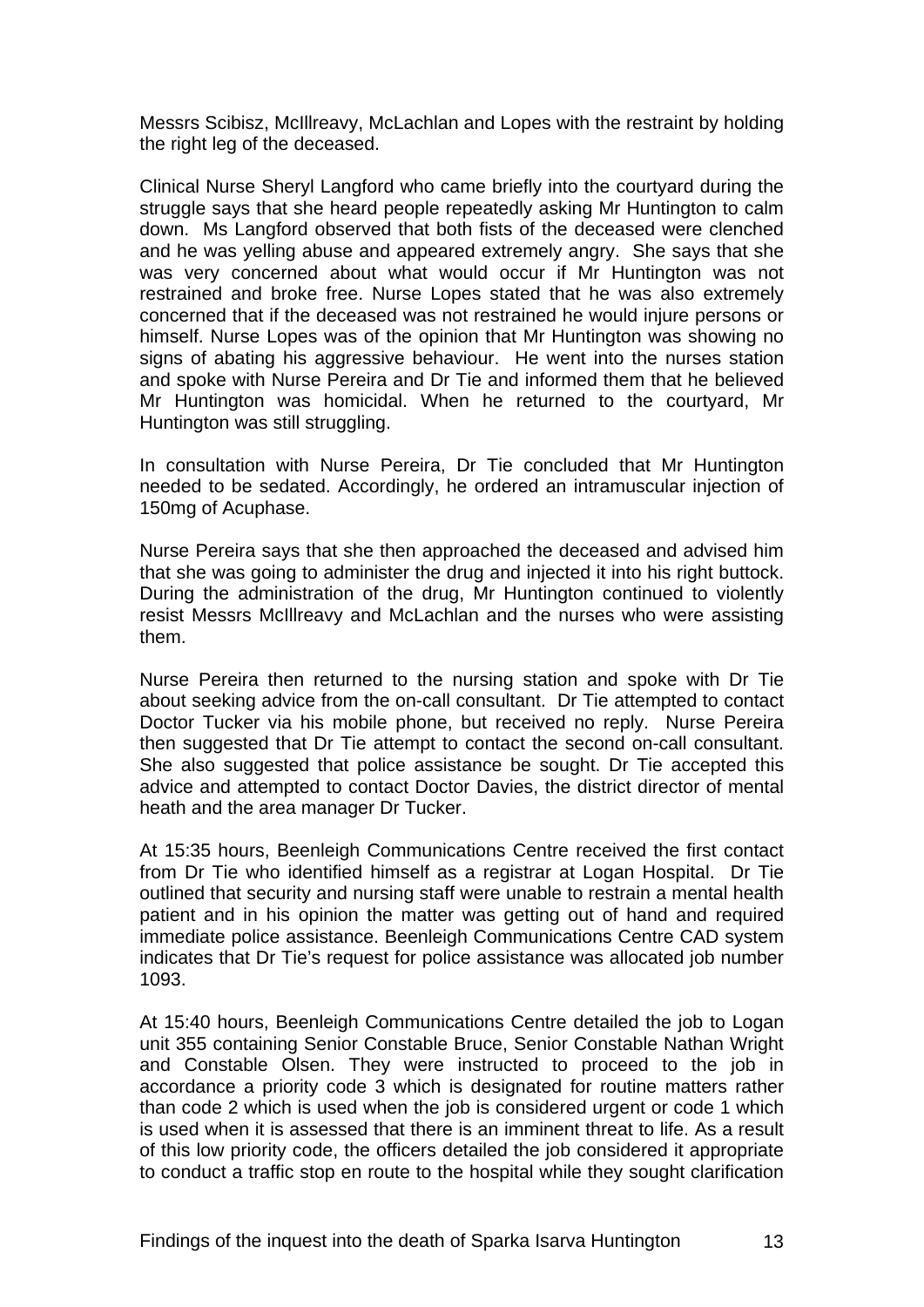as to whether hospital security could attend to the incident. When it was confirmed that their attendance was required they proceed to the hospital and arrived there at 15.50.

In the circumstances, I consider that the police communications room operator failed to seek enough information from the hospital staff who called for assistance and failed to give the job appropriate priority. However, I do not consider that had the job been allocated a code 2, as it clearly warranted, the outcome would have been any different.

While awaiting police attendance, Nurse Pereira advised Dr Tie that in her opinion Mr Huntington required more quick acting sedation as Acuphase takes 3 – 4 hours to take effect. Dr Tie agreed and ordered the intramuscular injection of 10mg of Midazolam. At this time, Dr Tie was on the phone again seeking assistance from the on-call consultant, while Nurse Pereira drew up the Midazolam. While doing this, Nurse Pereira outlined to Dr Tie that given the fact that police had been called to deal with the situation, it was most probable that the deceased would be removed from the hospital. Therefore, it was not advisable to give 10mg of Midazolam because the respiratory rate of the deceased would need to be closely monitored for a period of time after the administration, attention he was unlikely to receive if he was in the watch house. Nurse Pereira suggested that Mr Huntington instead be given 5mg of Midazolam and 10 mg of Droperidol.

In the circumstances, Dr Tie concluded that Midazolam should be avoided completely and requested that Mr Huntington be given 10mg of Droperidol. Nurse Pereria drew up and checked the 10mg of Droperidol and again approached Mr Huntington in the courtyard. She told him that she was going to administer the 10mg of Droperidol which she then did by injecting it in his left buttock. Nurse Pereria stated that after she did this, the deceased yelled out '*I am going to fucking kill you'.* 

At this time, Nurse Pereira observed the head of the deceased and stated that he was able to move about in all directions as he tried to free himself from the restraint. Nurse Pereira says that she did not see anybody holding the deceased in a headlock or applying pressure to his neck, although the evidence of the security officers and other makes clear that the PSO's had their knees on Mr Huntington's shoulder blades at various times while the nurses were sitting on his buttocks and legs.

Nurse Pereira states that she heard repeated urgent requests directed towards the deceased for him to calm down – these requests were ineffective. Nurse Pereira then went briefly back to the nurses' station to discard the sharps and immediately returned to the courtyard. She says that on this occasion she remained in the courtyard for about ten minutes, before returning to the nurses' station to make a second call for police assistance.

Dr Tie was of the opinion that the deceased was showing no signs of cooperating with the repeated requests to calm down and requested Nurse Pereira to telephone 000 and request police to hasten their arrival due to his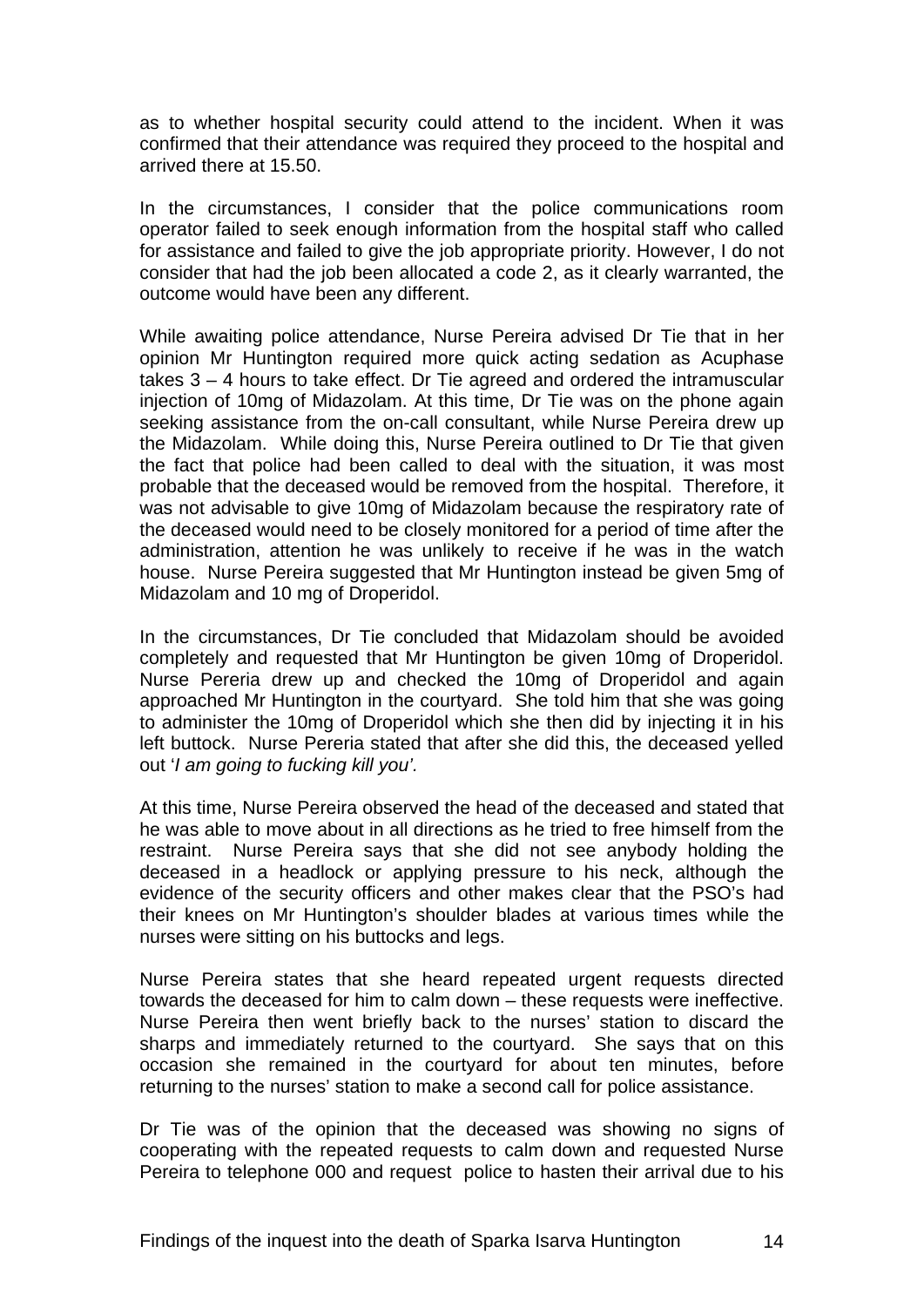increasing concern about the ability of the PSOs to restrain the deceased. At 15:45 hours, Beenleigh Communications Centre received the second call for assistance from the hospital. Nurse Pereira outlined that there was an emergency at the Logan Hospital which needed immediate police assistance. She advised that a patient was being held down by security and couldn't hold him down any more.

Nurse Pereira then returned to the courtyard and was of the opinion that the deceased was showing no signs of tiring, but the security and male nurses were struggling to restrain the deceased and appeared tired. Nurse Pereira observed that the deceased has lifted his head and had a small vomit. Nurse Pereira asked the deceased if he was alright to which he replied that he was. Nurse Pereira outlined to Mr Huntington that the police had been called and urged him to stop fighting. Nurse Pereira then returned to the nurse's station and made a third telephone to police requesting assistance.

This call was received at 15:55 hrs hours by the Beenleigh Communications Centre. Nurse Pereira again outlined that she was calling from Logan Hospital and it was the third call for police assistance which was needed urgently. Nurse Pereira confirmed that the patient was still on the ground and that he was still fighting and staff could not release their grip. The officer who took the call inquired whether sedatives had been used and he was told that they had been but had not been effective.

Soon after making the third call, Senior Constable Kylie Bruce, Senior Constable Nathan Wright and Constable Ken Olsen arrived at Ward 2C. As they came out into the courtyard Nurse Pereira informed the police that the struggle had been on going and that they couldn't control Mr Huntington. She requested that he be handcuffed because he was in a rage. The officers all immediately removed their firearms and secured them in a small storeroom and then entered the courtyard.

Senior Constable Bruce says that as she entered the courtyard she observed six or seven medical and security staff holding the deceased down. Other evidence indicates that these persons were PSOs McIllreavy and McLachlan, and Nurses Scibisz, Kent, Staite and Lopes.

Senior Constable Bruce says that the deceased was lying face down across the garden with his head to her left, and feet to her right. The medical and security staff were positioned on either side of the deceased. In her statement she said she couldn't clearly see what the staff were doing with their hands and how the deceased was being held but when she gave evidence Senior Constable Bruce said that one of the PSOs had his hand on the back of Mr Huntington's head and he was face down in the garden bed. Senior Constable Bruce stated that the deceased's arms were beside his body and he did not appear to be moving or struggling.

Constable Olsen also says that Mr Huntington was face down in the mud and that PSO McIllreavy had hold of the hair on the back of Mr Huntington's head with his left hand.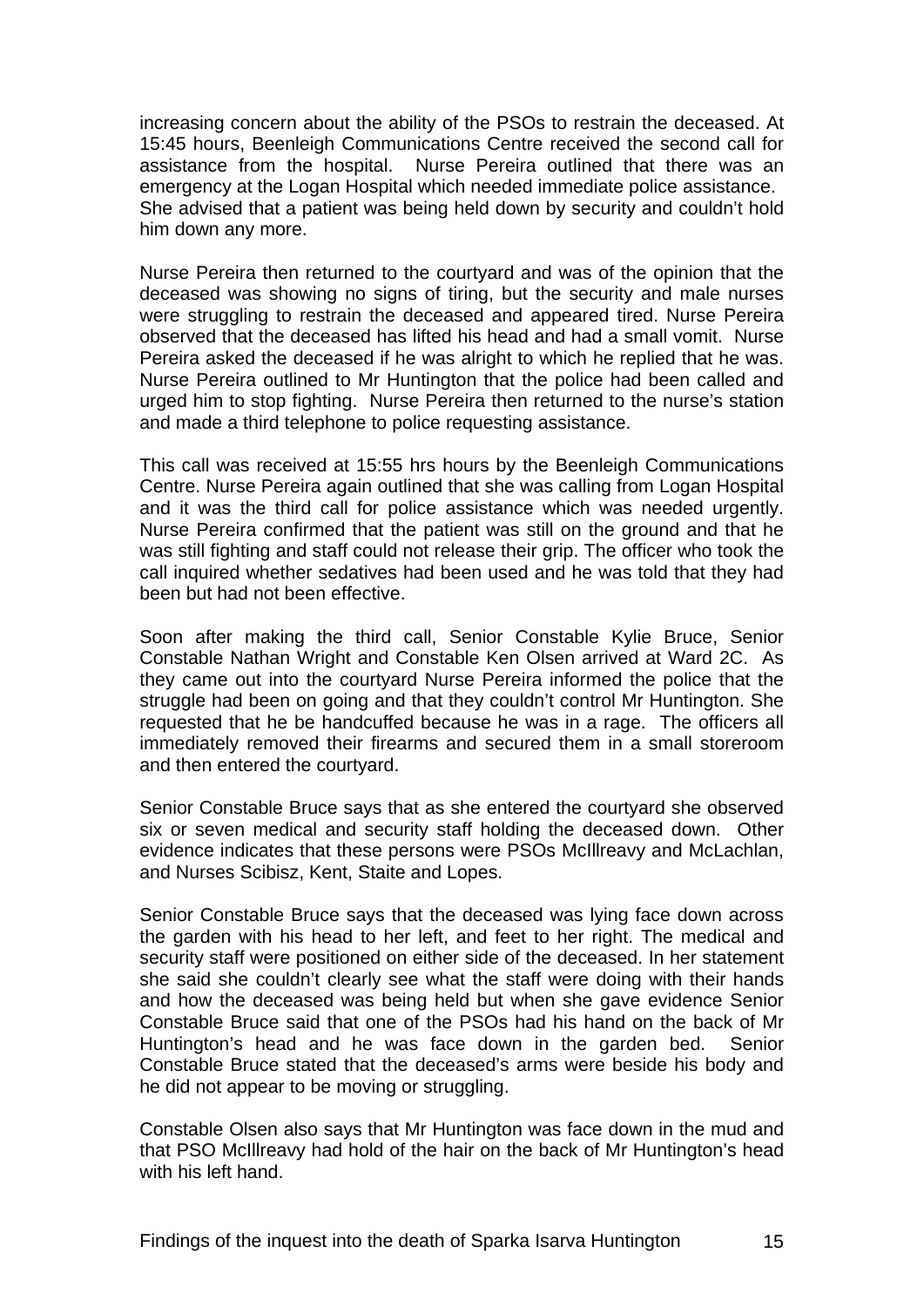<span id="page-17-0"></span>One of those involved in holding the deceased down motioned and verbally requested that the deceased be handcuffed. Constable Olsen moved towards the patient and placed a handcuff on his left wrist. The PSO's and assisting staff then assisted Constable Olsen by moving Mr Huntington's right arm so the second handcuff could be applied. To do this, Constable Olsen was required to bend the left arm of the deceased so that the handcuff could be applied to the deceased's right wrist. Nurse Pereira says that upon the handcuffs being applied by Constable Olsen, the deceased appeared to relax and stop moving.

Nurse Scibisz says that at thus stage the left leg of the deceased had become limp. Nurse Lopes says that the deceased appeared to relax and then cease all movement. Simultaneously, Nurse Pereira requested the nursing staff to turn the patient on his side and check his breathing; she says that she was reassured by staff that he was breathing. Constable Olsen then stepped away and Nurse Pereira instructed the staff to place the deceased in the recovery position and observe his breathing for one minute.

As Mr Huntington was rolled over, Senior Constable Bruce heard one of the medical staff commented that the deceased wasn't breathing. This drew her attention to the face of the deceased on which she observed vomit and dirt. Senior Constable Bruce was of the opinion that the dirt on Mr Huntington's face was a result of his having his face down in the garden bed and she noticed a dry patch and an indentation in the garden bed which she said coincided with where Mr Huntington's head had been.

Nurse Scibisz observed vomit around the mouth of the deceased at this time and heard Nurse Pereira state that she was going to call a code blue. Nurse Pereira says that she noted the colour of the deceased was beginning to change and requested that the police remove the handcuffs.

Senior Constable Wright then removed the handcuffs. The officers estimate that the handcuffs were on the deceased for between approximately twenty seconds and one minute. Each of them say that they did not see Mr Huntington move nor hear him say anything at any time. I accept the evidence of the police officers that by the time they arrived Mr Huntington had ceased struggling and was being held face down in the garden bed, with a security officers holding each arm and shoulder and a number of hospital staff members sitting on Mr Huntington's hips and legs.

#### **Resuscitation attempts**

Immediately after the removal of the handcuffs, resuscitation attempts were commenced with Nurse Lopes administering Cardio Pulmonary Resuscitation (CPR) to the deceased. Nurse Scibisz stated that he then ran to collect oxygen equipment that was located elsewhere in the unit. Upon hearing the alarm, Nurse Bhimbhai stated that she assisted in getting the trolley to the AOA and out into the courtyard. Nurse Bhimbhai stated that upon entering the courtyard she observed the deceased on his side, where Nurse Pereira was suctioning his airway and Nurse Lopes was performing CPR.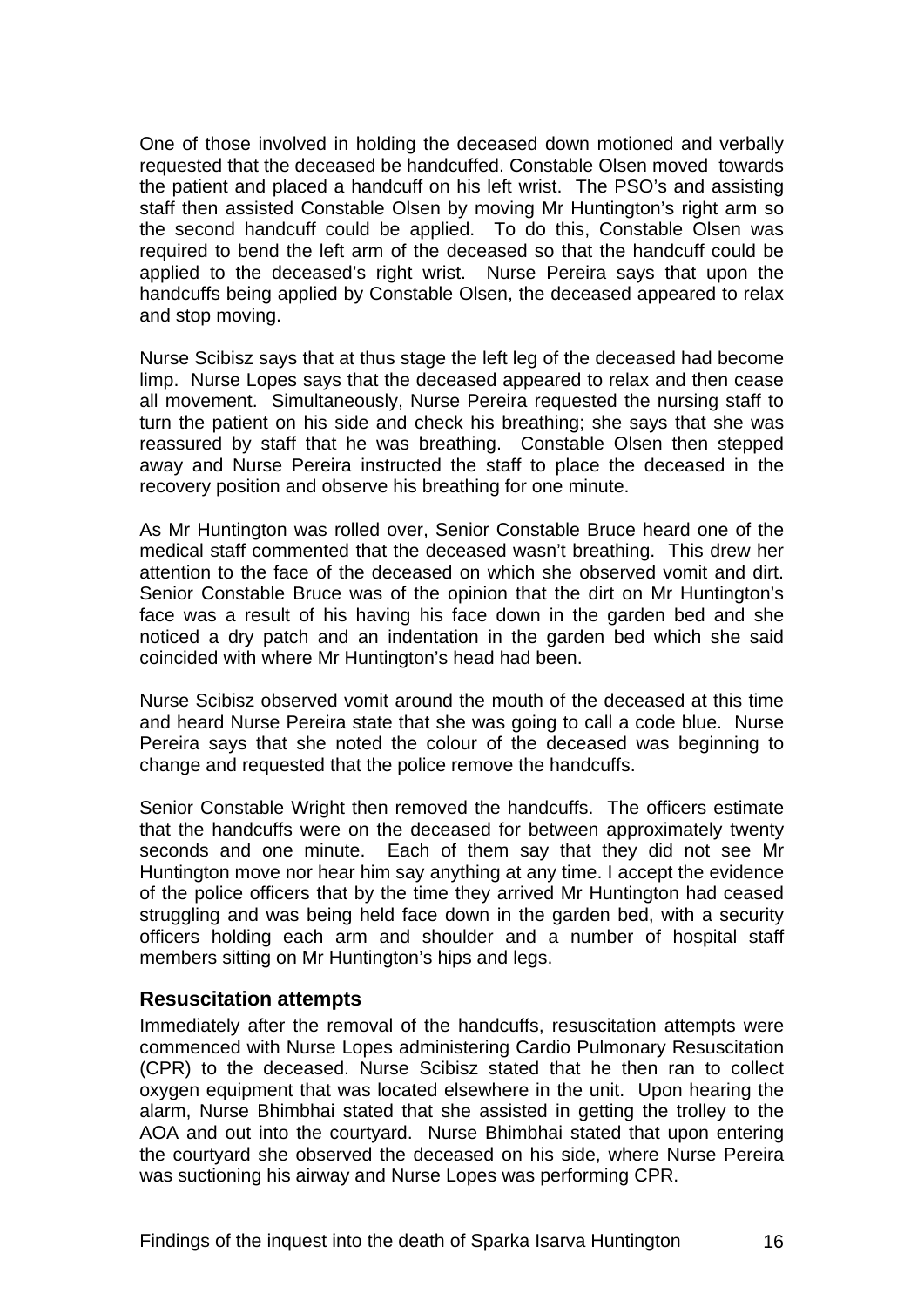<span id="page-18-0"></span>Doctor Susan Shiels, Doctor Reza Zahibi Madah, Clinical Nurse Pamela Jane Dipplesman and Ehman also responded to the code blue. Dr Tie stated that he unsuccessfully tried to get an IV cannula into one of the arms of the deceased. Nurse Pereita stated that she observed the air viva being applied and achieve a seal. Nurse Pereira then observed the cheeks of the deceased to inflate, which indicated that the airway of the deceased had been compromised.

It appears that the portable suction unit was not adequate to cope with the vomitus that was blocking Mr Huntington's airway.

After a number of attempts Dr Zahibi Madah inserted a laryngeal mask and was able to ventilate the deceased, but the deceased remained asystolic with no cardiac output. Dr Shiels stated that she then gave instructions to get the crash trolley. Pereira stated that the crash trolley arrived in less than two minutes and Doctor Damien Gilbert put a cannula in the right cubital fossa of the deceased.

Medical notes compiled by Doctor Raveenthiran document that the code blue was called at 15:59 hours. During the CPR, 5 mg of adrenaline and 1 mg of atropine was administered to the deceased. After approximately 25 minutes of resuscitation it was agreed that Mr Huntington was not able to be revived and attempts ceased.

#### **Preservation of crime scene**

Immediately after the death of the deceased all witnesses were withdrawn from the scene and a crime scene established and guarded by police. The investigation detailed earlier in these finding was then commenced.

#### **Attendance of specialist services**

Sergeant Wayne Rasmussen (Reg No. 9410) of the Logan District Scientific Section attended and conducted a scientific examination of the scene.

Blood and vomitus was observed in the mouth and nose of the deceased. Vomitus was also observed on the ground beside the head of the deceased. Immediately to the north east of the deceased, Rasumussen noted that there was some evidence of disruption to mulch and a shrub in the garden bed.

The director of the clinical forensic medicine unit, Dr Robert Hoskins attended and examined the scene and the body of the deceased. Dr Hoskins noted that rigor mortis was present and the following injuries on the deceased:

*Swelling and bruising to the right eye. Small (8mm) superficial laceration from the outer corner of the right eye. Minor laceration to the right ear. Small abrasion to the chin. Patterned contusions on the chest. Curvilinear laceration on the front left chin with established scab formation*. *Circular abrasion on the left hand ring finger knuckle.*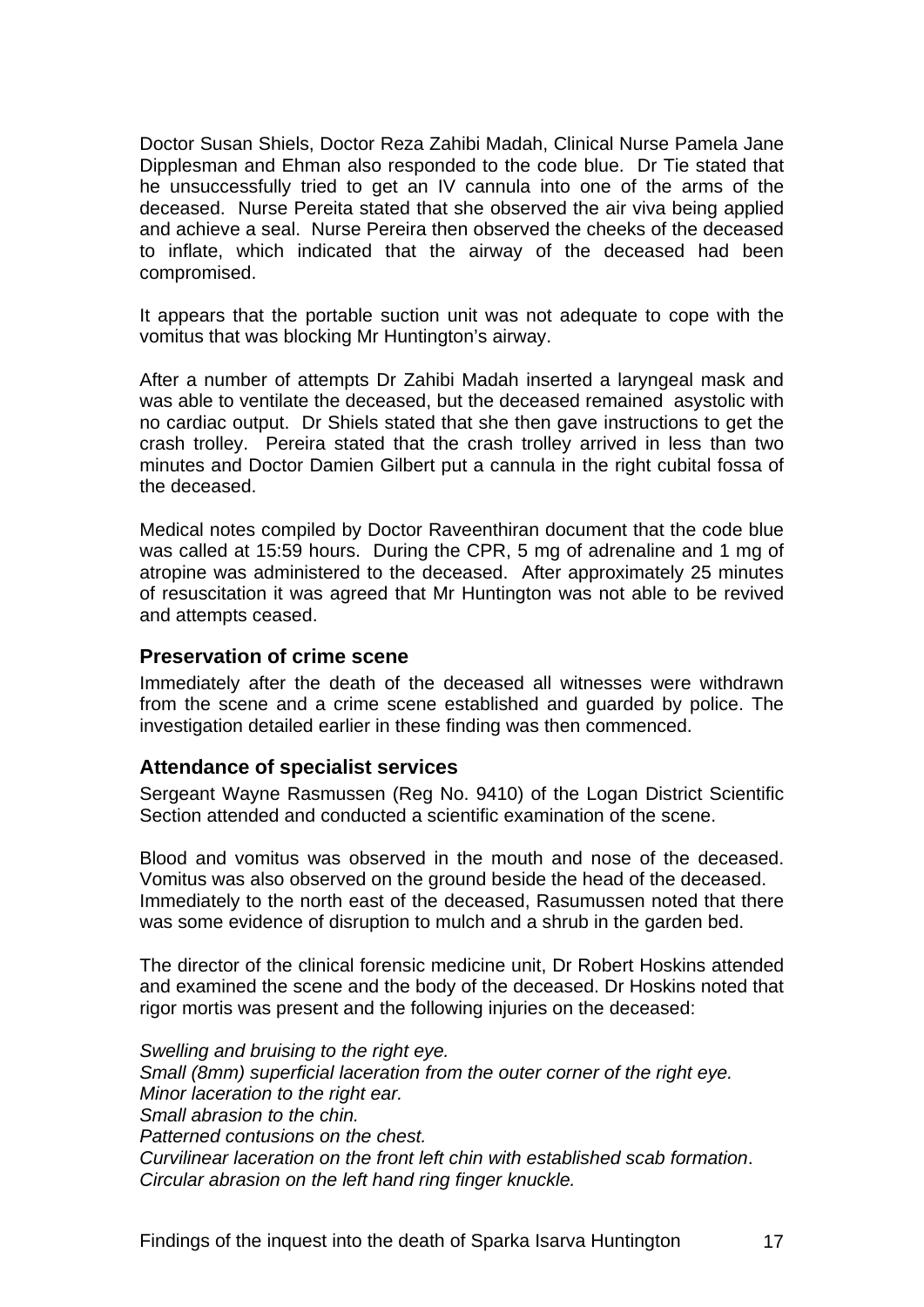#### <span id="page-19-0"></span>**Notification of next of kin**

Sergeant Nev Huth of Logan CIB advised Tonni Frood, sister and next of kin of the deceased of the death at about 11.30 pm on 14 December 2003.

#### **Identification of the deceased.**

On 16 December, the body of Mr Huntington was identified by Tonni Frood, his sister.

#### **Autopsy results**

An autopsy was performed by Doctor Nathan Milne on 16 December 2003. Of particular significance, he noted that Mr Huntington had 90% blockage of his coronary arteries that would predispose him to a myocardial infarction or an arrhythmia. Neither would leave evidence detectable at autopsy.

Doctor Milne also noted vomitus in the airways down to the lungs, suggesting aspiration. He noted petechial haemorrhages in both eyes although he commented that the haemorrhages were few in number. Also of relevance is the congestion in the eyes and lungs that Dr Milne found. Further there was bruising to the deep tissue or strap muscles of the neck. While such findings are consistent with asphyxiation, in evidence Dr Milne said that, apart from the bruising, they could also result from vomiting, coughing, attempted resuscitation and heart attack. He said that in this case there were not sufficient petechia to convince him that asphyxia was the more likely cause of death although it could not be excluded.

Toxicology tests were ordered in relation to samples taken from the deceased and the certificate documented that the deceased had the presence of the following drugs:

| Blood:            |                |
|-------------------|----------------|
| Amphetamine       | $<$ 0.01 mg/kg |
| Mythylamphetamine | $<$ 0.01 mg/kg |
| Diazepam          | <0.05 mg/kg    |
| Nordiazepam       | $<$ 0.05 mg/kg |
| Oxazepam          | $<$ 0.05 mg/kg |
| Droperidol        | $<$ 0.04 mg/kg |
| Zuclopenthixol    | <0.02 mg/kg    |
| Urine:            |                |

Alcohol: Nil

In Dr Milne's opinion, none of these drugs directly contributed to the death, although there was a potential for the amphetamines to negatively affect Mr Huntington's mood and ability to act rationally. That drug would also place greater demands on his heart which would have already been stressed as result of the violent activity undertaken by Mr Huntington.

In summary, Dr Milne concluded that coronary atherosclerosis leading to arrhythmia were the most likely cause of death. However, Dr Milne noted that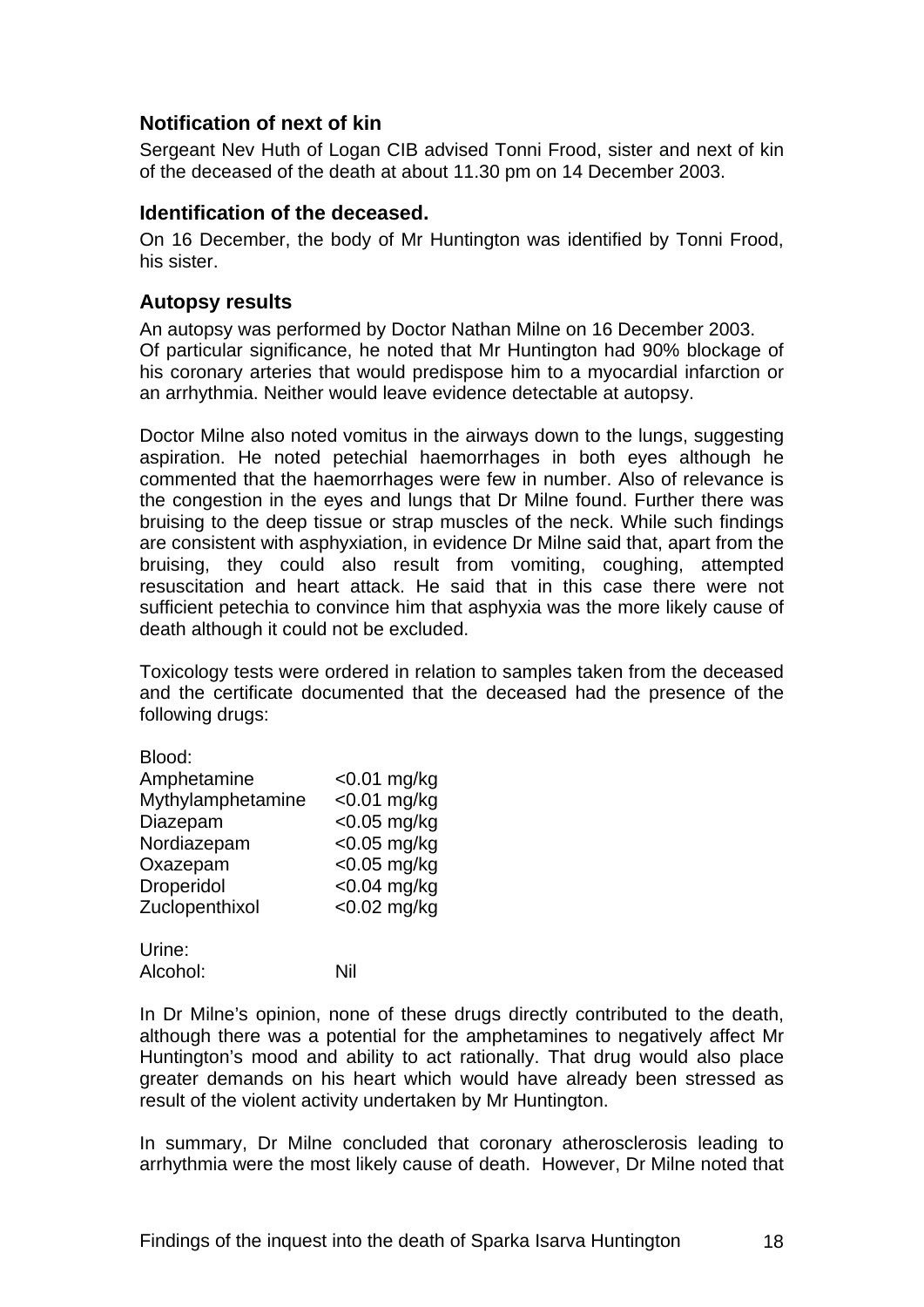<span id="page-20-0"></span>death may have been precipitated or contributed to by the struggle where asphyxia may have been a contributing factor.

### *Cause of death*

The cause of death in this case is difficult to determine because neither of the most likely explanations necessarily cause changes to the body that can be detected at autopsy.

An arrhythmia is a change in the rhythm or rate of the heartbeat. It may occur in otherwise healthy people and may cause no ongoing harm. However it is more likely to occur in people who suffer from atherosclerosis. If it results in death, an arrhythmia does not cause any micro or macro changes to the heart tissue that can be detected at autopsy. In most cases where a finding of death due to an arrhythmia is made, that cause is settled upon because no other cause of death can be identified. It is also relevant that the violent struggle that Mr Huntington was engaged in proximately to his death would greatly increase the likelihood of his compromised cardio-vascular system failing.

Asphyxia refers to a state in which the body becomes deprived of oxygen as a result of an obstruction to interference with respiration. If it causes death there may be tell-tale signs such as pulmonary oedema, congestion of various organs and/or petechial haemorrhages but these effects are not found in all cases and even if they are found they may have other causes.

A finding in relation to either cause of death is therefore dependent upon circumstantial evidence. When Dr Milne wrote his autopsy report his knowledge about the circumstances of death was limited to the information contained on the form 1 and presumably any extra information police were able to pass on to him. That was to the effect that Mr Huntington had been restrained on the ground by security officers and nurses. We now know far more. For example, we now know that the security officers had their knees on Mr Huntington's shoulder blades, were holding the back of his head while his face was in the garden bed and that he inhaled some vomit and had mulch in his mouth. We also know that a nurse was sitting on his hips. In my view, the restraint of Mr Huntington involved force being applied to him over a considerable period of time that could have restricted his breathing.

I also accept however, that an arrhythmia could not be excluded and is also a likely cause of death having regard to the severe atherosclerosis that was found at autopsy and the prolonged violent struggle that preceded the death. Regrettably, I do not believe I can be sufficiently certain as to which of these possible causes was the dominant or operative cause.

## **Findings required by s45**

I am required to find, as far as is possible, who the deceased was, when and where he died, what caused the death and how he came by his death. I have already dealt with this last issue, the manner of the death. As a result of considering all of the material contained in the exhibits and the evidence given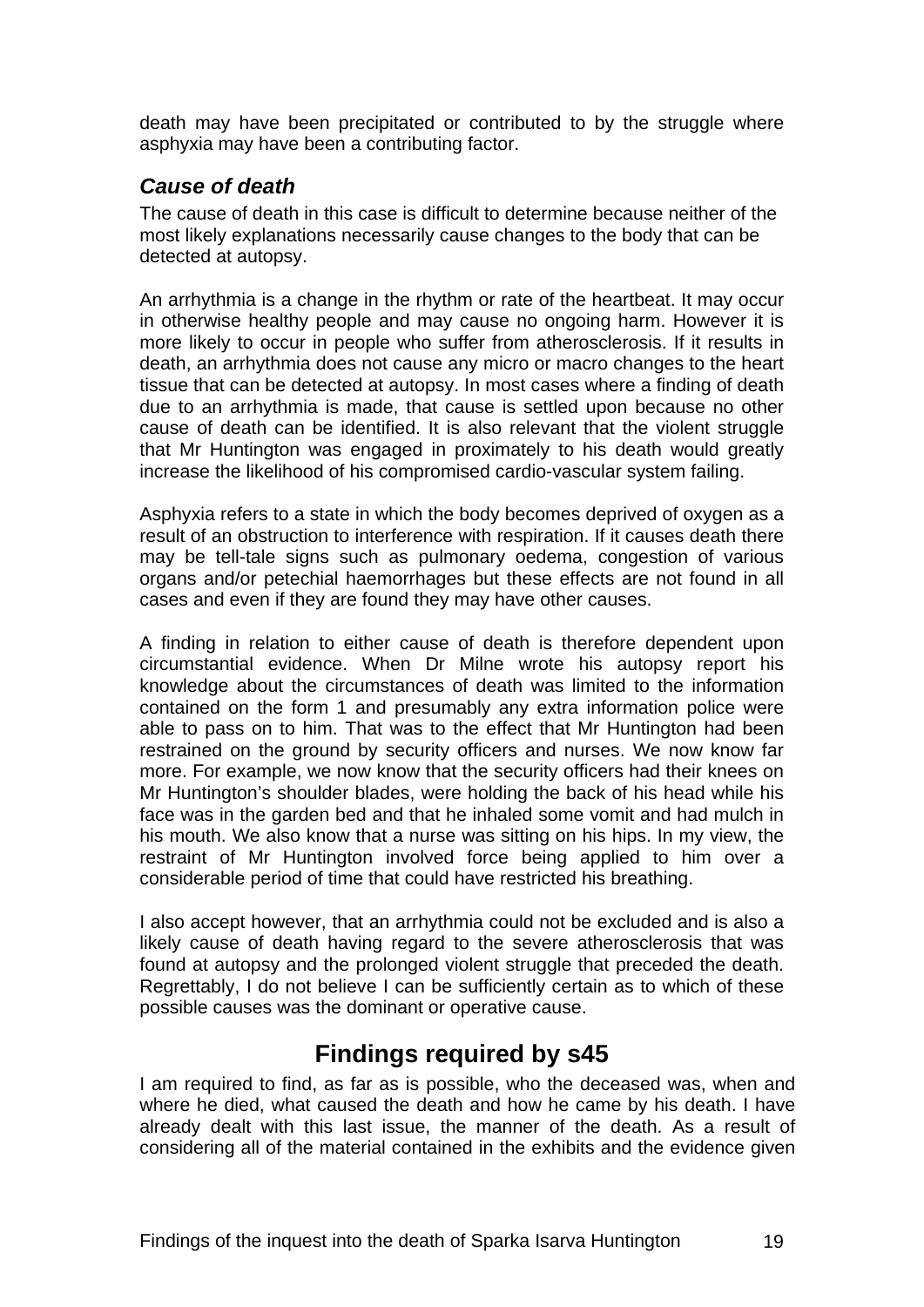<span id="page-21-0"></span>by the witnesses I am able to make the following findings in relation to the other aspects of the death.

| Identity of the deceased $-$ | The deceased person was Sparka Isarva<br>Huntington                                                                    |  |
|------------------------------|------------------------------------------------------------------------------------------------------------------------|--|
| Place of death $-$           | He died in the Acute Observation Area of the<br>Mental Health Unit at Logan Hospital,<br>Meadowbrook, Queensland, 4131 |  |
| Date of death $-$            | Mr Huntington died on 14 December 2003                                                                                 |  |
| Cause of death $-$           | The cause of death is undetermined                                                                                     |  |

## **Concerns, comments and recommendations**

Section 46, insofar as is it relevant to this matter, provides that a coroner may comment on anything connected with a death that relates to public health or safety or ways to prevent deaths from happening in similar circumstances in the future.

The issues of concern that are raised by this matter can be highlighted by a chronological summary of the events in question; naturally, because it is aimed at improving practice, such a summary focuses only on those matters which seem to have been inadequately managed and it could create a false impression that nothing was done correctly. In an attempt to redress that misconstruction I feel it appropriate to acknowledge the good work of the health care professionals employed by the LBHSD, both in the community mental health service and the Logan Hospital. Their dedication and expertise enabled Mr Huntington to live in the community relatively safely for many years despite his serious illness and his chronic drug abuse. It is important that the tragic circumstances of his death do not obliterate recognition of these commendable achievements. It is also important to acknowledge the traumatic effect their involvement in this incident clearly had on the staff members concerned.

In summary, however, I am concerned that an inadequate response to the revocation of Mr Huntington's community treatment order resulted in his repeatedly absconding from the Logan Hospital even though the MHT had adjudged him to be a danger to the community. When he represented himself there was again an inadequate response from a junior doctor who seemed inexperienced in dealing with such patients and who was unable to access professional support when the incident escalated. None of the mental health staff members present was able to prevent violence erupting and the security officers who responded to calls for assistance were untrained for the task given to them. An uncoordinated, chaotic, prolonged struggle only ended when the patient died. It is difficult to think that any of the staff involved could be satisfied with the way this patient was managed. My particular concerns and recommendations are as follows.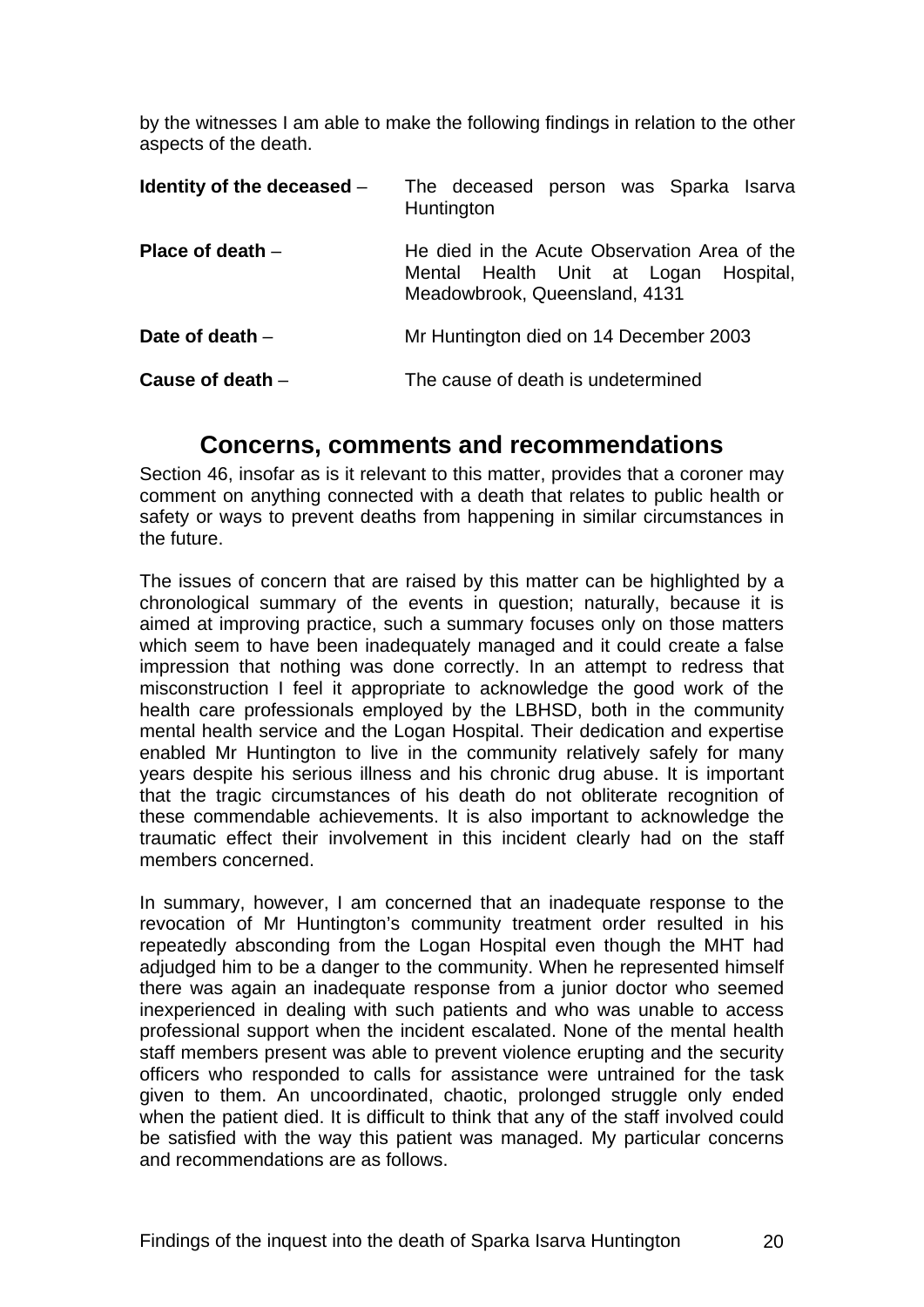#### <span id="page-22-0"></span>*Access to community mental health service records*

Mr Huntington presented himself to the Logan Hospital on 6 December some 10 weeks after his community leave had been revoked and nine weeks after he had absconded from the hospital. He was seen by a psychiatric registrar who was unable to obtain sufficient information about his clinical history to adequately assess what drugs he should be given. The registrar therefore felt obliged to seek this information from the patient who, perhaps not surprisingly, gave wildly inaccurate information.

Mental health patients living in the community can often present or be brought by police or others to hospital mental health services as a result of suffering an acute episode. It is essential that on these occasions the clinicians who have to respond have immediate access to the community mental health records of the patient. Currently these are only available during business hours.

The inquest heard evidence that the LBDHS is developing its own digital data base to enable electronic records from its various health services to be accessed remotely. While such a system would have been of assistance in Mr Huntington's case it would provide no benefit if the patient's usual treating team was in another health district. It also seems unwise for one district to develop its own response to a problem that will obviously occur state wide. I have been advised that the need for 24 hour, state wide access to mental health records has been recognised. Accordingly I can only add my support to the calls for such a system to be implemented as soon as possible.

#### *Recommendation 1 - Adequate access to mental health records*

*I recommend that as a matter of urgency Queensland Health develop an electronic data base to enable clinicians to instantly access medical records of mental health patients who have been treated at any public health service throughout the state.* 

#### *Failure to take Mr Huntington into secure custody*

Despite Mr Huntington being a forensic patient with an extensive history of serious sex and violence offences whose community treatment order had been revoked, and despite him having absconded when brought to the hospital by police when that revocation occurred, he was again admitted to an open ward when he presented himself on 6 December. The next day it seems he seriously sexually assaulted another patient and again absconded. When Mr Huntington was bought back to the hospital by police on 8 December he was again housed in an open ward because a bed could not be found in a medium secure unit within the health district. No inquiries were made concerning the availability of a bed in a secure unit in another district. Mr Huntington again absconded.

This serious error of judgment seems to have occurred because there was no policy in place to ensure that a patient on a forensic order who absconds is placed in a more secure ward when he is returned to the mental health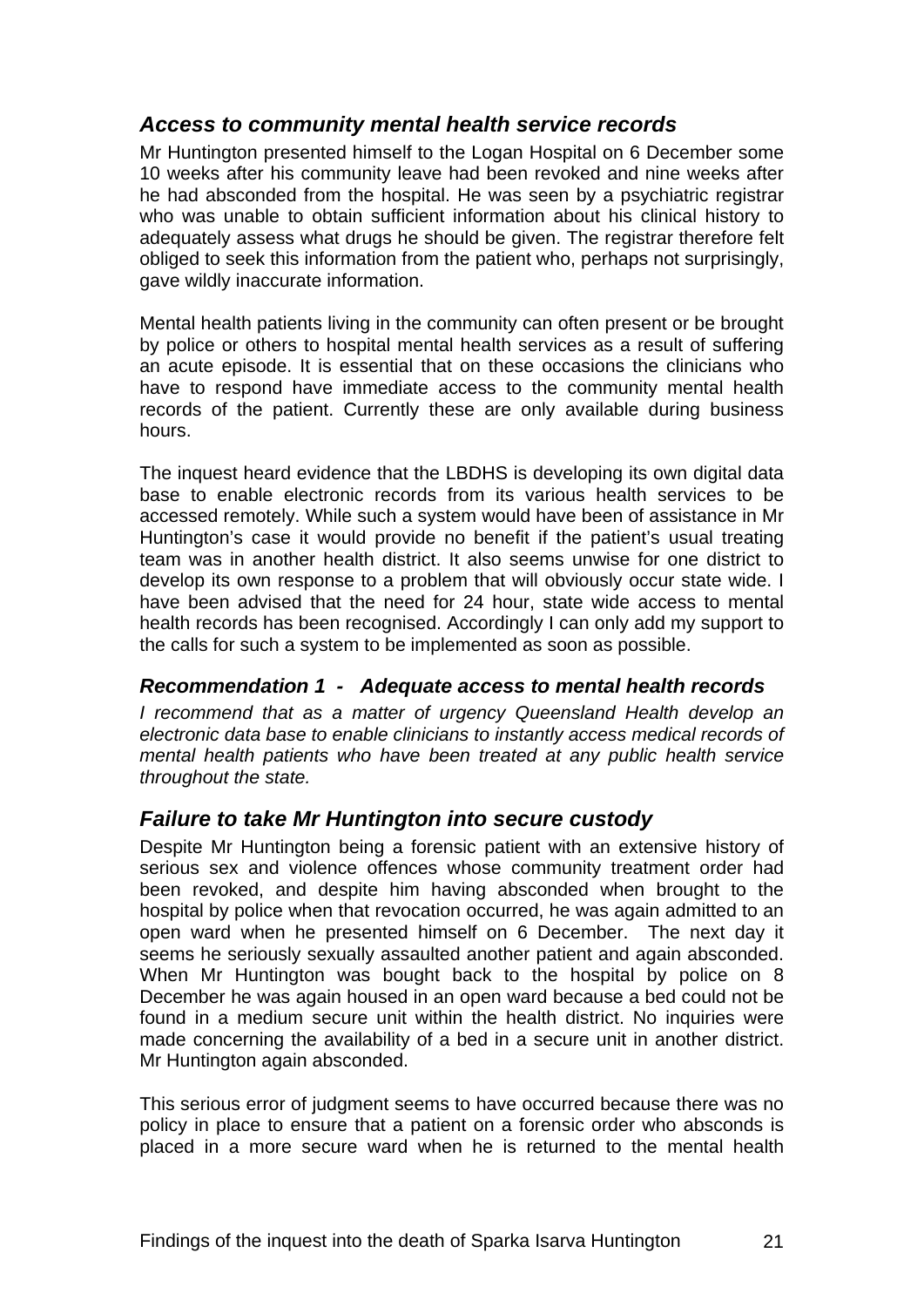<span id="page-23-0"></span>service facility responsible for his care. If this is still the case it should be remedied.

#### *Recommendation 2 – Secure custody for forensic order patients*

*I* recommend that the Director of Mental Health mandate a policy that *stipulates that patients on forensic orders who abscond are automatically held in high-secure or medium-secure wards when they are returned to the responsible mental health facility until their risk of further flight can be assessed*.

## *Training of protective security officers and mental heath nurses*

Dr Groves gave insightful evidence about the desirability of identifying signs or triggers of potential violent behaviour and addressing those before they escalate into actual violence. In his view there needs to be a re-evaluation of the use of seclusion and restraint in mental health services leading to a focus on avoiding violence rather than responding to it. He is obviously best placed to lead change in that regard without any further comment from me.

However, until such an approach is universally implemented, the use of physical force to restrain violent patients will continue to be necessary. It was therefore alarming to learn that the two PSO's involved in the struggle that led to Mr Huntington's death had received no training in how to safely restrain a person. Indeed one of the PSO's had, at the time of Mr Huntington's death, worked at the hospital for four years and during that time he had received only about one hour of training that involved no demonstrations or assessment. It is incongruous that those employees could not at law work as "bouncers" in licensed premises because of the lack of any formal training or certification but were engaged as security officers in a hospital with a large mental health service.

In 2003 Queensland Health developed a training course in aggressive behaviour management. Regrettably, even by the time of this inquest only 50% of mental health nursing staff at the Logan Hospital had undertaken the training. In my view this should be addressed as an urgent priority as it aims to not only educate staff about how to safely restrain violent patients but, perhaps more importantly, seeks to equip them with skills that make violent conduct by patients less likely.

The submission made on behalf of Queensland Health asserts that this short coming is being addressed and that more appropriate courses are being developed.

#### *Recommendation 3 – Aggressive behaviour training and credentialing of PSOs*

*I recommend that as a matter of priority all mental health nursing staff and any security officers who may be called on to assist them undertake the aggressive behaviour management course or any other more appropriate course the department chooses to develop. I also recommend that the holding*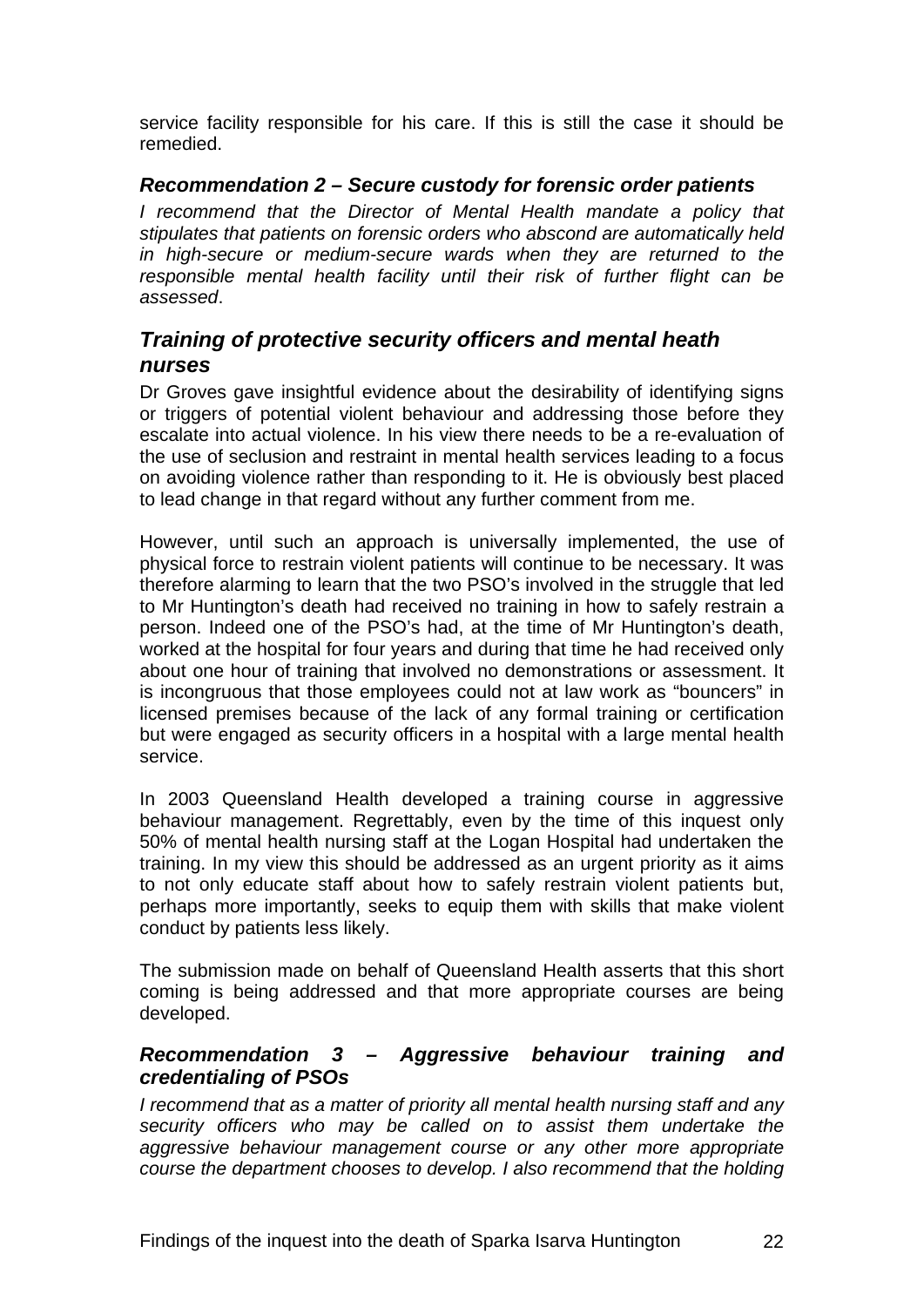<span id="page-24-0"></span>*of an appropriate competency based qualification be a pre-condition to employment as a security officer in a hospital.* 

### *Use of mechanical restraints*

The security guards and mental health nurses who attempted to restrain Mr Huntington and move him to a seclusion room where he would not be at risk of harming himself or others, were unable to do so because they could not overcome his physical resistance other than by holding him on the ground in what I have found was a dangerous manner. He was held face down in a garden bed for in excess of 35 minutes and was only released a few minutes before he died.

These circumstances raise for consideration whether hospital security guards should be equipped with accoutrements that would enable them to more effectively restrain violent patients: handcuffs and batons for example.

Dr Groves expressed abhorrence at the prospect of patients suffering from mental illness being subjected to the use of such equipment in a place where they had come or been brought for treatment. He quoted evidence from the United States hospitals where, by changing the way staffs relate to patients, the need to use seclusion has dropped dramatically.

His attitude is admirable and with respect, entirely consistent with the ethos one would expect from a health care professional. However, I remain concerned that as long as there exists such a gap between the ideal quality of service delivery and the reality as demonstrated by the evidence in this case, adherence to such high principles could endanger the lives of patients.

Mr Huntington was forcibly held on the ground by up to six staff for an extended period of time because they could not prevent him from striking out at them in any other way. The use of soft ties to secure his wrists may have allowed Mr Huntington to be moved to a seclusion room relatively promptly where he could have been appropriately sedated, obviating the risk to himself or others. The longer a physical struggle continued the greater the risk of serious harm to the staff or the patient. I understand soft ties are now being trialled at Logan Hospital

#### *Recommendation 4 – Evaluation of soft restraints*

*Pending the achievement of a quality of care that enables mental health patients to be managed without resort to physical restraint, I recommend that Queensland Health evaluate the use of soft ties to assist in restraining violent patients.* 

### *Support for on call registrars*

There was ample evidence that Dr Tie desperately needed advice and assistance from a more senior and experienced psychiatrist and that despite numerous attempts to make contact with such a doctor, no assistance was provided in a timely manner. The on-call consultant claims to have made some contact with him. This is denied by Dr Tie. I am unable to resolve the